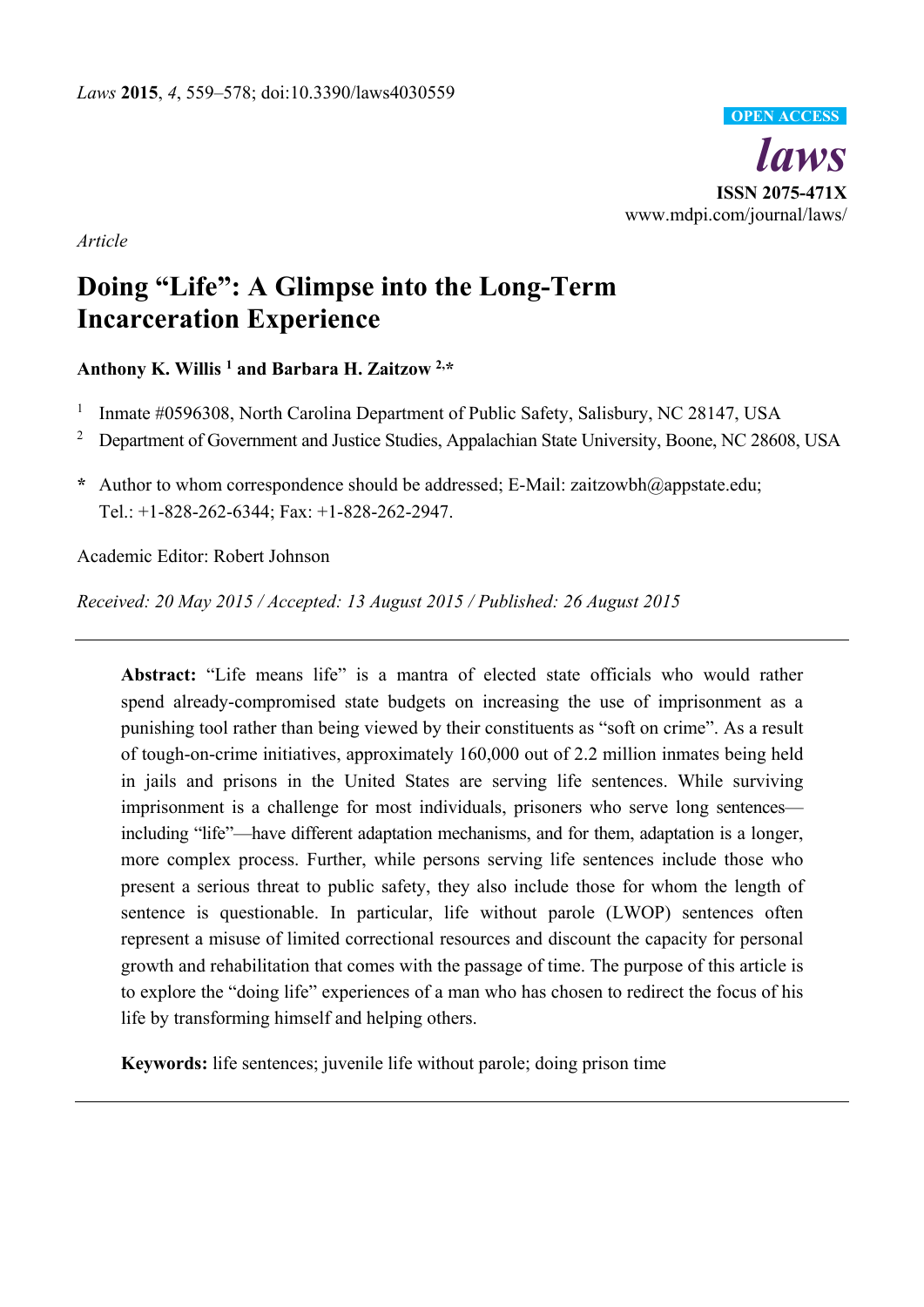## **1. Introduction**

Some consider the American prison system to be a means of punishment that serves no positive purpose and places the economy in financial hardship. Others believe the prison system is justified as it guarantees society protection from those who pose a serious threat to individuals who abide by the laws that govern. No matter what one may believe, the United States continues to hold the dubious distinction of having the world's largest proportion of its population behind bars [1]. According to a study by the Pew Center [2], one out of every 100 adults in the United States is in prison or jail. Unprecedented prison growth resulted primarily from "get tough" legislation that decreased judicial and parole authority using sentencing guidelines, mandatory minimums, and three strikes laws. Also because of the racism of the American "justice" system, the numbers are much higher for people of color. Western [3] estimates that one in three Black men who never completed high school were incarcerated in 2004 and more recent figures suggest that one in every three Black males born today can expect to go to prison at some point in their life, compared with one in every six Latino males, and one in every 17 White males, if current incarceration trends continue [4]. However, the United States stands even further apart from the rest of the world in one nightmarish aspect of its prison system: the number of men and women sentenced to spend the rest of their lives behind bars. Despite FBI crime statistics [5] showing a drop in violent crime over the past decade, the number of people sentenced to life in prison "has more than quadrupled in size since 1984" ([6], p. 3). While the outside world relies on reality shows for depictions of prison life, there are many things that one does not think about or imagine until the imprisonment experience becomes a personal reality. There is no way to quantify what a life sentence does to a person so the purpose of this article is to give voice to the "doing life" experiences of a man who is living the experience.

#### **2. Life without Parole: Adults Living "Life"**

More prisoners today are serving life terms than ever before—159,520 out of 2.2 million inmates being held in jails and prisons across the country—under tough mandatory minimum-sentencing laws and the declining use of parole for eligible convicts [6]. The most recent figures mean that one of every nine prisoners nationwide is serving a life term. Among those serving life sentences in American prisons, two-thirds are Latino or African-American. Although most people serving life terms were convicted of violent crimes, there are many exceptions. Some have been convicted under "three strikes" legislation wherein the felony conviction is the overriding force for sentencing as compared to the level of violence, if applicable at all [6].

The rising number of inmates serving life terms is straining corrections budgets at a time when financially strapped states are struggling to cut costs. California's prison system, the nation's largest, with 170,000 inmates, also had the highest number of prisoners with life sentences, 34,164, or triple the number in 1992 [7]. It should be noted that the California prison system is also in federal receivership for overcrowding and failing to provide adequate medical care to prisoners, many of whom are elderly and serving life terms. In four other states—Alabama, Massachusetts, Nevada and New York—at least one in six prisoners is serving a life term. Seven prison systems—Illinois, Iowa, Louisiana, Maine,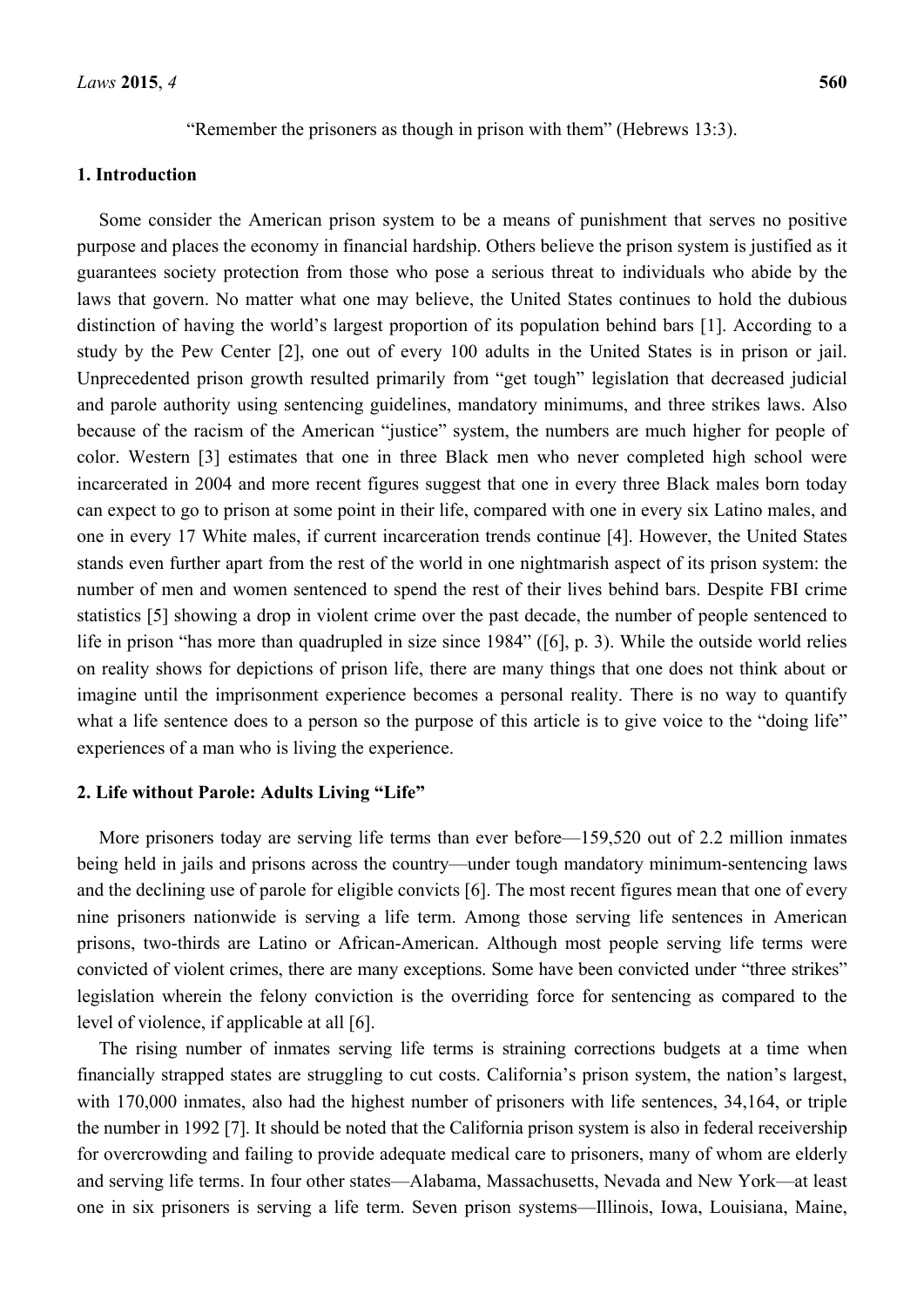Pennsylvania, South Dakota and the federal penitentiary system—do not offer the possibility of parole to prisoners serving life terms [7]. That policy also extends to juveniles in Louisiana and Pennsylvania.

#### **3. Juveniles Sentenced to Life without Parole: The Nightmare Continues**

The much publicized assault on "youth crime" has taken a particularly harsh turn with laws that allow juveniles to be tried and sentenced as adults. This means that some very young offenders face life in prison. Of the almost 160,000 individuals serving life sentences in the United States, some 7800 are juveniles serving life terms; and, among the prisoners with life sentences in the United States, approximately 2500 people were sentenced to LWOP as "juvenile offenders" [6]—in other words, they were under the age of 18 when the crimes they were accused of were committed. Juvenile lifers are overwhelmingly male and mostly African-American. They are more likely to be imprisoned for murder than are their adult counterparts, suggesting that prosecutors and juries embrace the punishment only for the most serious crime. Forty-two states and the federal government allow offenders under 18 to be incarcerated forever. Ten states set no minimum age, and 13 set a minimum of 10 to 13. Seven states, including Florida and Michigan, have more than 100 juvenile offenders serving such sentences [7]. Those sending the largest percentages of their youths to prison for LWOP are Virginia and Louisiana.

Prosecutors and representatives of crime victims say that a sentence of natural life is the minimum fit punishment for a heinous crime, adding that some people are too dangerous ever to walk the streets. The Supreme Court's 2005 decision to ban the juvenile death penalty (*Roper v. Simmons)*, which took into account international attitudes about crime and punishment, has convinced prosecutors and activists that the next legal battleground in the United States will be over life in prison for juveniles. Society has long maintained age distinctions for things like drinking alcohol and signing contracts, and the highest court has ruled that youths under the age of 18 who commit violent, personal crimes are less blameworthy than adults. Defense lawyers and human rights advocates say that logic should extend to sentences of LWOP. Further, in the U.S. Supreme Court decision of *Graham v. Florida* (May 2010), the highest court ruled that sentencing juvenile offenders to LWOP was unconstitutional, but only for crimes that did not involve killings. How this decision may extend to juveniles convicted of a capital offense(s) remains to be seen. Nationwide, efforts are underway to encourage states to consider parole for inmates who have served considerable sentences, especially those who have taken part in life-skills, job training and other rehabilitation programs. For the co-author of this article, efforts are currently underway to pursue this legal avenue.

For 18 years, the co-author of this paper, Anthony Willis, has been changing while in prison. Sentenced to LWOP when he was 16-years-old, he virtually grew up in state prisons. Our chance meeting during a prison tour resulted in a long-term friendship and he was most gracious to agree to share his story. The manner with which Anthony lives a faith-based life sentence, in a setting where personal redemption is underrated and rarely acknowledged, merits attention. His story will illustrate that self-rehabilitation and personal change is possible for juvenile offenders living LWOP sentences. Considering the high costs of incarceration, it is debatable whether permanent incapacitation is necessary for LWOP inmates who have demonstrated they are no longer a danger to society. Also, for those who remain in prison, at the very least, there is a need for funding to create additional self-improvement programs for lifers.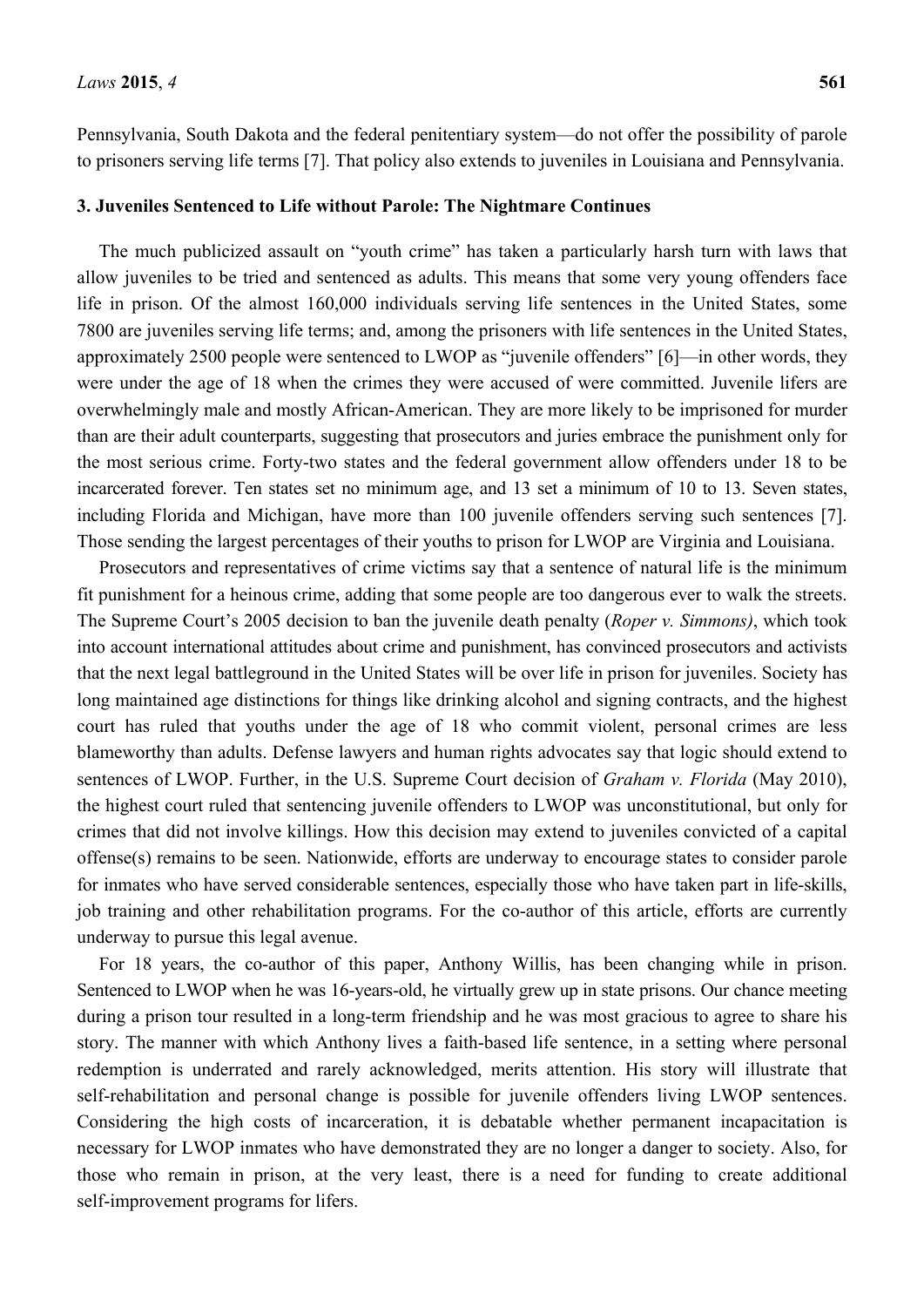# **4. Anthony's Story**

My name is Anthony Willis, but most call me Smiley. I am 36 years old and I am a juvenile lifer. I feel honored to share my story of what it was like for a 16 year old boy, who was sentenced to ultimately die in prison, to learn how to adapt to the prison environment and the challenges that lifers face while striving for self-improvement and reaching out to help others. Even though a Juvenile Life without Parole (JLWOP) sentence does not allow consideration for release in spite of how a person may change over time, I believe my story will illustrate the rehabilitative potential of lifers to develop into responsible and productive members of society if given the opportunity to do so.

I was raised in Fayetteville, North Carolina by a single mother struggling to raise six children. Throughout school, I never used drugs, received average grades, but felt invisible as I walked through the halls. In my attempt to fit in, I began associating with guys who had bad reputations but gave me the attention I longed for. My mother taught me to make wise decisions and to excel in school, but I gradually became rebellious and wise in my own mind. My aim for fame introduced me to minor crimes but in 1996, at the age of 16 years old, a single decision led me to be charged with first degree murder and robbery with a dangerous weapon.

February 1996 began as an ordinary cold and snowy month but little did I know that my life would become anything but ordinary. My desire to fit in and obtain the material possessions that my peers at school owned motivated my co-defendant and I to decide to rob a local Country Store that we heard would be an easy store to rob because of its secluded location. At that time, I had never robbed anyone before or fired a gun. We nervously entered the store with the sole intention of getting as much money as we could but instead everything went wrong and an innocent life was taken.

When we approached the counter, pretending to purchase some candy in order to lure the store owner to open the cash register, I pulled out a gun and aimed it at him. When we asked him to get on the floor it appeared that he was reaching for something and the gun went off. It all happened so fast. I do not even remember pulling the trigger, but I know I did. During this senseless crime, the storeowner was shot and killed. My co-defendant grabbed the gun out of my hand and followed with several other shots, but my shot was the fatal shot. I then jumped over the counter and stole the money from the cash register and fled the scene. No one was supposed to get hurt but my actions hurt countless numbers of people. A family lost a father and grandfather, and their community lost a prominent member of society and I was the cause of it all.

Shortly after, I was questioned by police and eventually arrested and charged with first degree murder and robbery with a dangerous weapon. After 21 months of sitting in a jail cell awaiting my day in court, my court-appointed trial lawyer represented me throughout my six day trial which resulted in a conviction and sentence of LWOP. That was the first time I ever saw my mother cry and there was nothing I could do about it. My co-defendant, who was older than I, was later charged and took a plea for two years in a minimum security prison.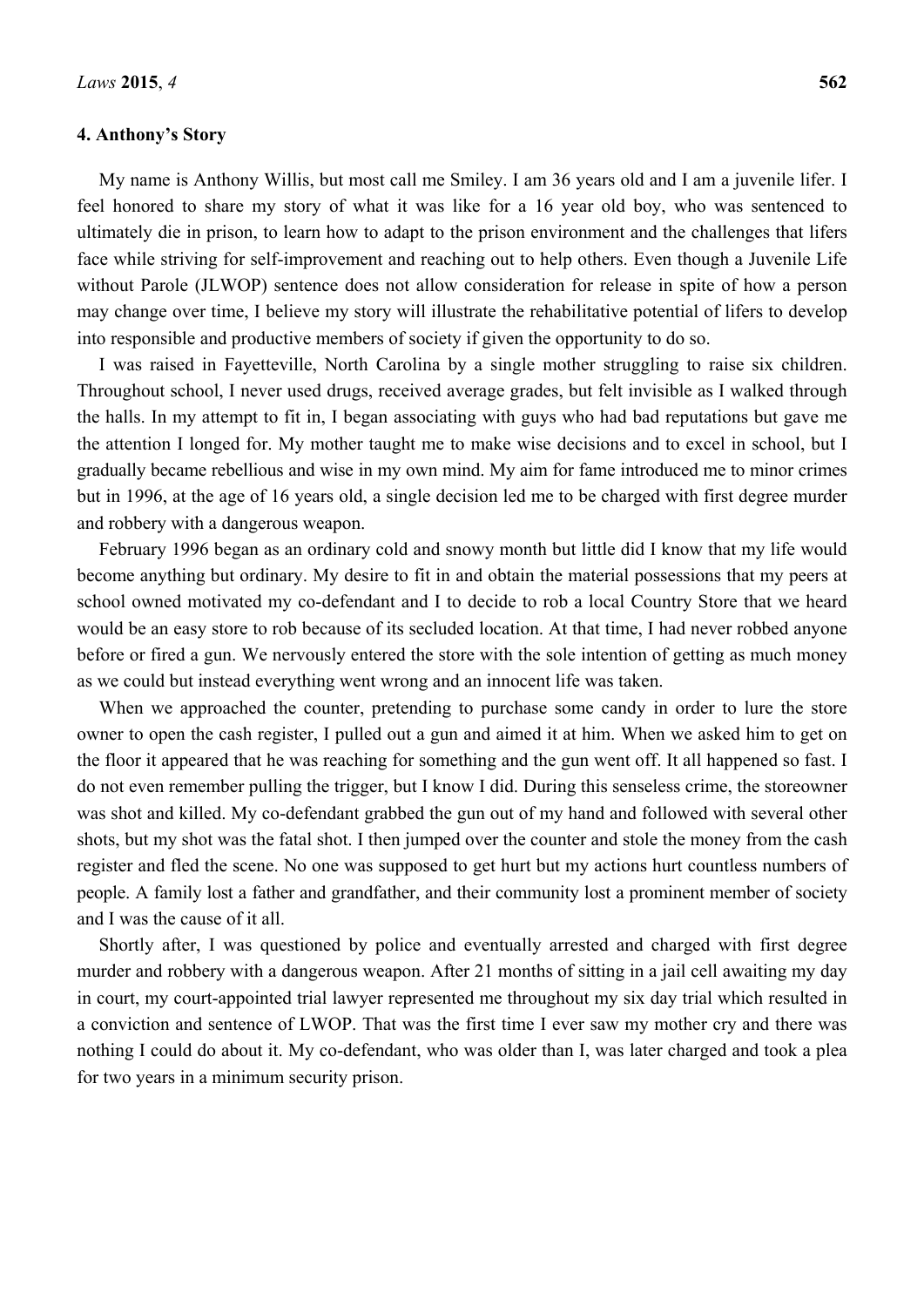## **5. Life's Prison Journey**

The day after my conviction, I was handcuffed, ankle shackled, and escorted in a van by armed guards to a youth institution four hours away to be processed. Exiting the van, my stomach tightened as I viewed the 16-story prison surrounded by razor wire and gun towers. I was placed in a holding cell with the others I arrived with. One by one we were strip searched and had our personal belongings inventoried. I was issued clothes (brown in color), bed linen, and an identification card containing a seven digit number that would from that moment represent my identity.

Entering prison for the first time was like being exiled to another world. Nothing that I learned in school, jail, or at home could have prepared me for my first day in prison. The noise was deafening as indiscernible sounds echoed from various activities. The TV, card games, running water, debates between inmates, the intercom speaker blaring various announcements, inmates yelling into telephones, fans whirring, and doors slamming simultaneously created a fearful chaotic scene. All eyes were on me as if I were on display.

My previous reputation, status, or beliefs held no merit with the other inmates. The rules, codes, and ideals that I held onto in society were now non-existent. Everything was new: rules to live by, living conditions, and expectations from staff members and inmates. As a new arrival, I had to discern whether each person I met was being friendly or had ulterior motives (*i.e.*, food, money, sex, gangs, *etc.*).

During my first few days, I lived in fear of being beaten up just for being new. I wasn't as tough as I appeared to be when I was on the street or in jail surrounded by others who I had some type of association with. Now I was in a lion's den hoping they were vegetarians. I was placed in a single cell and remained isolated most days, just wanting to be alone in order to hide the tears, fear, worry, and feelings of hopelessness. Even though I chose to not speak unless spoken to, I was still approached to join a gang. A group from Fayetteville attempted to recruit me. The pressure was intense. I wanted the security but not the consequences. I remembered that wanting to fit in was a primary factor for my life's choices that put me in prison for life. I declined their offers by avoiding them rather than risk a conversation to say "no".

# **6. Life's Identity**

From the first day of being processed into the prison system, there is a fight to hold onto one's identity. Our outward personal identity, that we once prided ourselves by, is stripped away. I was now labeled as an inmate and could only be distinguished by my inward character, but I no longer recognized that person. For years, I have attempted to hide my true identity because I didn't like what I saw. I thought of myself as weak, inferior, unintelligent, and an outsider. The boy who used to babysit for the neighbors and visited the elderly in a nursing home was masked in portraying someone whom my peers thought I should be.

From the age of 16 years old, I was practically raised by other inmates. Those charged and convicted of a variety of crimes—and several possessing immoral and unethical values—attempted to step into the role once held by my parents. As a juvenile, I hadn't yet had the opportunity to learn how to build with my hands but prison taught me how to make a shank. As a young boy, my cooking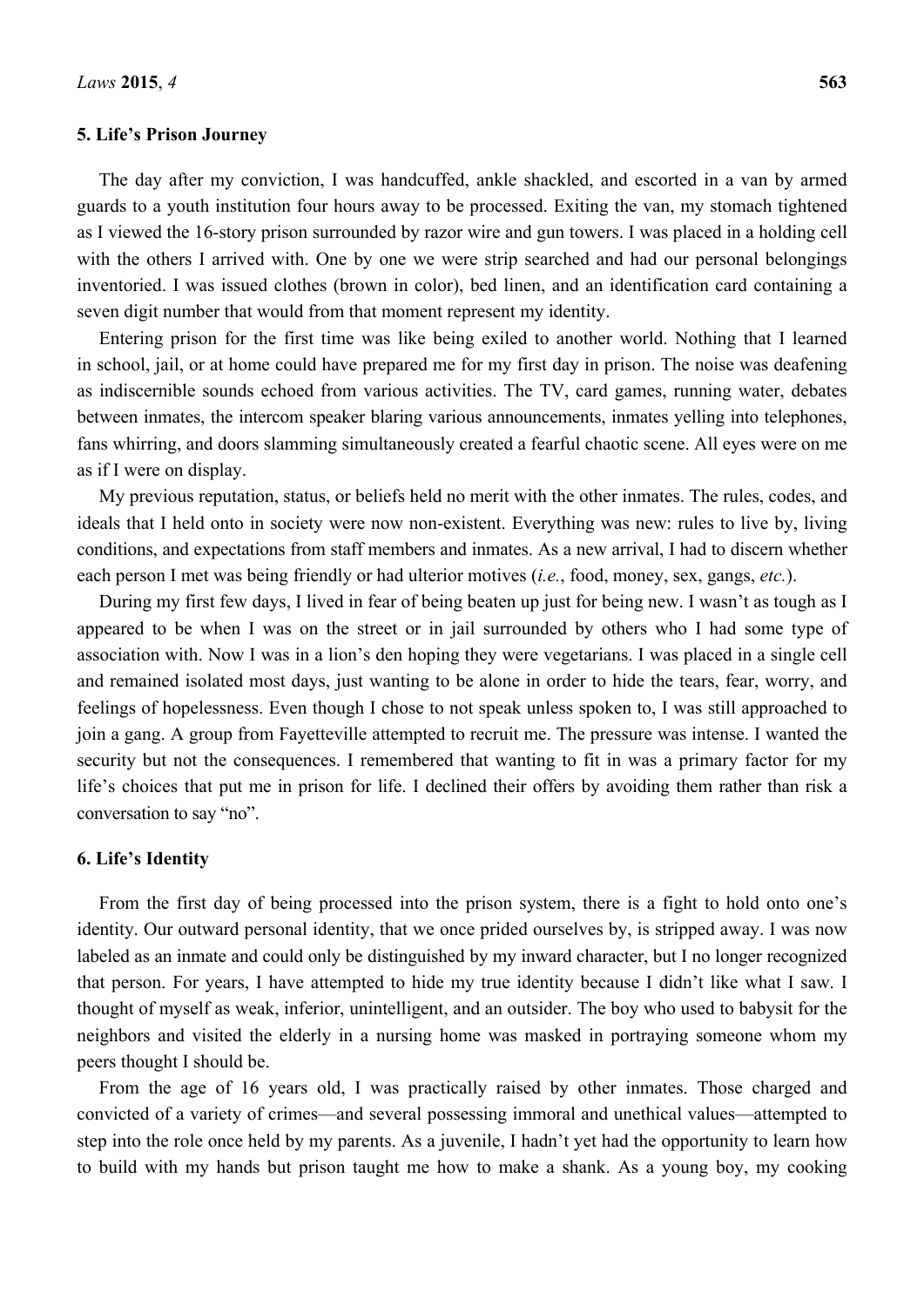abilities were limited to microwaveable meals and pop tarts, but since then I have learned how to make prison wine. This was not the path to rehabilitation.

I was at a crossroad and had a life altering decision to make which would govern the duration of my prison experience: to either embrace my environment and conform to the stereotypical image of an inmate or make a commitment to step out from the crowd and transform my life by redirecting my focus and investing in the lives of others. I chose the latter.

# **7. Lifer's Hope**

From the day I was sentenced in December 1997, I have held onto the words of my court-appointed trial lawyer that we would fight the court's decision. Since then, I have held onto the hope of having a chance to receive a parole eligibility date. After all, the 2005 *Roper v. Simmons* court decision that would ban the execution of juvenile offenders was proof that laws do, indeed, change. Then, the 2010 *Graham v. Florida* Supreme Court decision ruled it unconstitutional to sentence juveniles convicted of crimes other than murder to LWOP. Soon after, in June 2012, the U.S. Supreme Court ruled in *Jackson v. Hobbs* and *Miller v. Alabama* that it violated the Eighth Amendment's provision against cruel and unusual punishment to impose an automatic sentence of LWOP for a crime committed by a person under the age of 18.

The *Miller v. Alabama* ruling provides Judges with the lawful authority to use discretion during sentencing. A juvenile offender will continue to be eligible to receive a LWOP sentence in certain circumstances, but the sentencing Judge will now be able to consider mitigating factors before making that decision. Since the Supreme Court ruling did not specify whether this decision was to be applied retroactively or not, individual states have interpreted it differently. Some states have applied it retroactively while others have decided not to. The U.S. Supreme Court is scheduled to review a JLWOP case (*Montgomery v. Louisiana*) in the Fall of 2015 to resolve the question of Miller's retroactivity to ensure all juveniles serving LWOP are afforded equal treatment under the law instead of basing whether an offender will die in prison or not depending on the state where a juvenile was sentenced. The case to be reviewed is of a man who has been in prison for over 50 years for a crime that occurred in 1963. He was 17 years old at the time of the offense and was sentenced to LWOP. The Justices will review this case to determine if those who were already in prison at the time of the 2012 *Miller* ruling should be eligible for re-sentencing.

At present, most states have thrown lifers away and determined that we are beyond repair. As noted earlier, there are thousands of juveniles serving a LWOP sentence throughout the United States [7]. In fact, the U.S. is the only country in the world that is known to treat minors as adults by sentencing them to LWOP. As of 2012, I was 1 of the 88 juvenile lifers incarcerated in North Carolina. It seems that society wants to gather all convicted criminals and lock them away in prison in an attempt to purge society of crime even though no one benefits from funding human warehousing. I agree that convicted felons should pay for their crimes. But crime is not like poison ivy or the flu where if one person is infected it spreads criminal behavior and contaminates those in society who interact with them. Life imprisonment is not the answer for all who commit crime. While there is a need for a punishment system in our society, there is also a need to continue to believe in and provide opportunities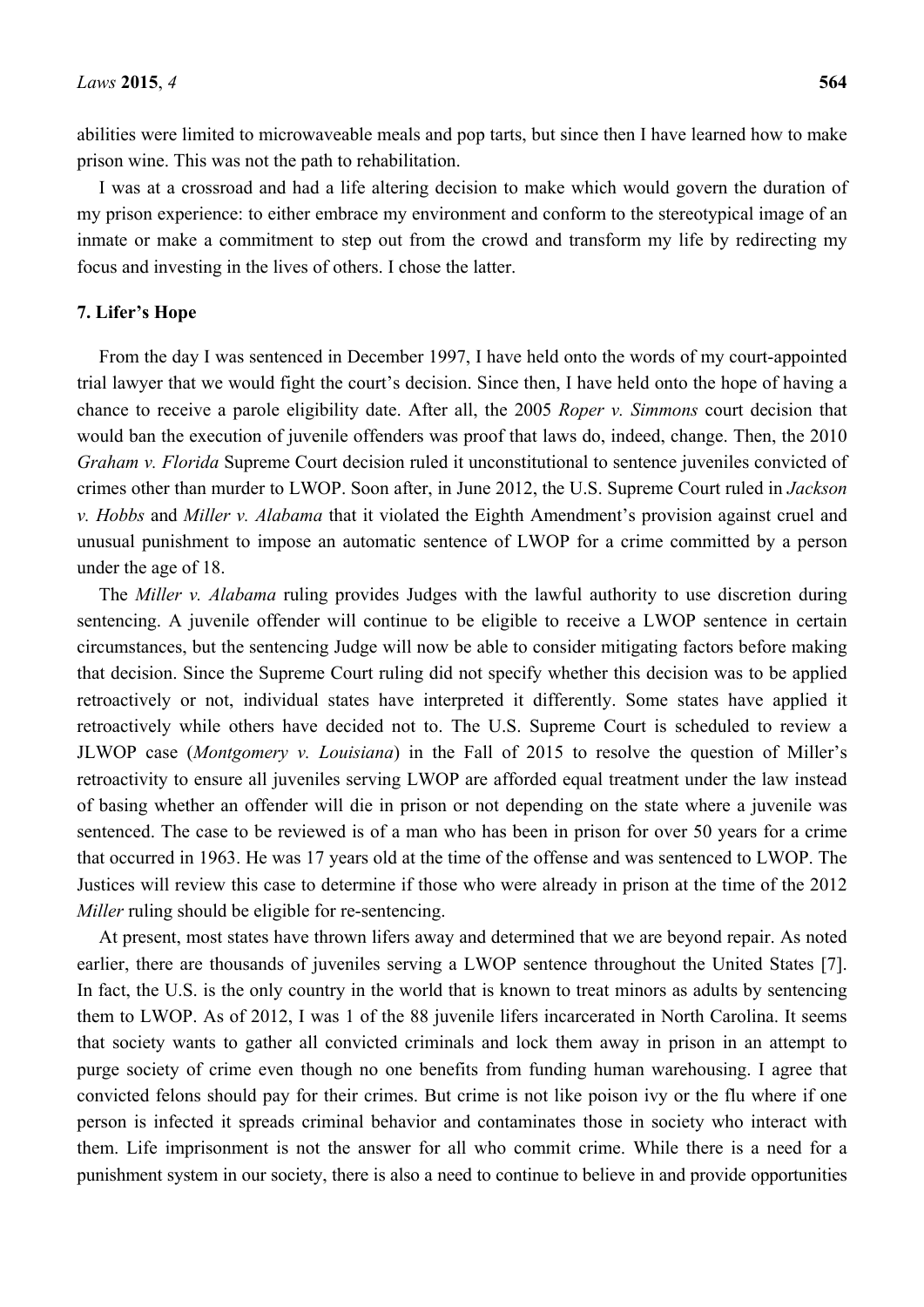for those who want to be rehabilitated and lead crime-free lives. Juveniles who commit crimes are broken individuals and need to be restored. These determinations should be made on a case by case basis.

Over the past few years, I have seen glimmers of hope by the subtle changes in the law regarding juvenile lifers. Perhaps one day, not too far in the future, those who were once sentenced to die in prison may one day be given a second chance to become the men and women that we were meant to become before we chose a life of crime or, in some cases, made that one bad decision that cost us our lives.

#### **8. Spiritual Life**

In the early years of my sentence, I began attending church services more out of a need to belong and search for answers to my unspoken questions than a belief in God. I didn't understand how a holy God could forgive me when it was difficult for me to forgive myself. I learned I could have a new beginning and start over. That is what I longed for. I am grateful for three Christian inmates who never gave up on me even when I gave up on myself. They genuinely believed in me and who I could become with the help of God. They are the ones who helped me realize that I just needed to be myself instead of trying to be like others around me.

## **9. Adapting to Life's Challenges**

At an early age, I was forced to become a man in order to survive in a hostile environment or be conquered. Below is an overview of the prison culture I grew up in and some of the challenges I faced while learning to adapt to life in prison. In spite of my ability to adapt and cope with incarceration, I continue to pray for a legal breakthrough that might offer the hope of a parole eligibility date in the future.

#### *9.1. Living Conditions*

Living peacefully in a dormitory setting, surrounded by strangers, is a facet of prison life that requires constant effort. The inmate population is diverse so in a single dorm, there could be convicted thieves, drug dealers, murderers, rapists, arsonists, child molesters, *etc.* The mix of personalities, cultures, backgrounds, and prejudices coupled with each person's unique emotional and mental scars is what creates tension. It has been a daily struggle to learn to tolerate the snoring, teeth grinding, talking in one's sleep, the awful smells of gas, body odor, and messy living areas. Privacy, by far, is underrated. Little can be done that escapes the eye of, at least, one person. Our showers—which are often taken with other inmates—as well as our toilets are exposed to the view of inmates and staff.

#### *9.2. Lean Cuisine*

We are provided with three meals a day. Although our food is often tasteless, cold, and unrecognizable, I am often reminded of the vast number of unemployed, homeless, and hungry people across America who would gladly accept the food we are given.

We are dependent on what is served unless we have the financial means to buy food from our in-house canteen (commissary). Inmates who don't receive money from outside sources or don't have an incentive wage job that pays 40 cents, 70 cents, or one dollar per day—depending on the job—must learn to be content with the meals provided.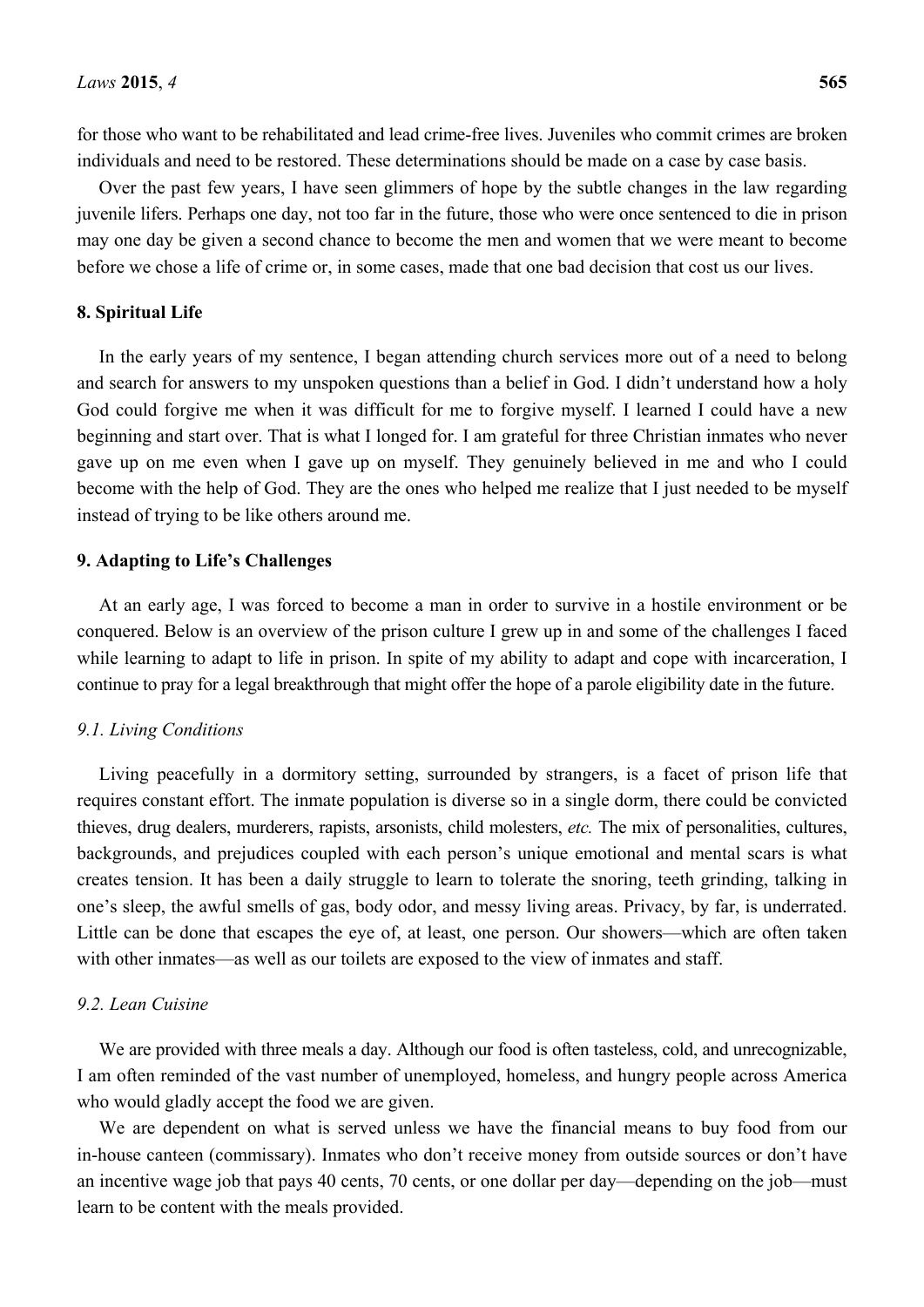Most facilities I have been housed at offer food sales through an inmate Men's Club. This Club orders food from local restaurants that have been approved by the prison administration, to sell to the inmate population. Pizza and cheeseburgers are my favorite offerings. These food sales are a special event that most inmates look forward to as we are able to enjoy authentic food that non-prisoners have daily access to and that provides us with a sense of freedom if only for a few moments. Then again, these sales are limited to those with money to purchase them, but most share with others who are less fortunate.

#### *9.3. Health Care*

Health care is extended to all inmates. For the most part, our medical treatment is decent if we can get seen by a doctor. For example, at one point, I submitted a sick call form requesting to see the doctor and it took nearly two months to be seen. Delays are due mainly to overcrowding. As such, we use extra caution when we lift weights and we try to avoid rough contact while playing sports. Also, delayed medical care motivates us to devise home remedies to fight minor illnesses. Most inmates refrain from shaking each other's hands but instead greet by touching fists, which is called "dap" or a "pound", to limit the spread of germs.

#### *9.4. Shake Downs*

Institutional shake downs are a dreaded event. This takes place approximately two times each year, depending on the facility. This is when the entire prison is placed on lock down while the officers and other staff members search the entire prison for contraband. The water is turned off to prevent potential contraband from being flushed. Programs and religious services are cancelled. The yard is closed and meal times are delayed. Every inmate is strip searched and have all of their belongings searched. This would be the equivalent to the police having a search warrant for a person's home. Even though these searches are authorized, you feel violated by having strangers touching and sometimes damaging your personal property.

During one of my more memorable shake downs, the K-9 Units and the Prison Emergency Response Team (PERT) searched us. Once we were strip searched, we were forced to stand in the cold without coats for over an hour while our lockers were being searched without our supervision. Upon our return, many inmates found their personal belongings scattered on the floor or tossed on top of their lockers and beds with little care. Some discovered that their possessions were missing while others found portions of their property—including legal mail—in their neighbor's locker. Without the thin line of respect that most possess for one another, events such as this could create chaos in our community.

I understand that these searches are necessary for security purposes. This, too, is a challenge that I must learn to tolerate.

# *9.5. Love/Lust*

Most lifers long for love but often settle for lust. Life sentences often hinder any hope of having a lasting and fulfilling relationship with a woman. A large number of inmates who were married at the time of their arrest have since been divorced; this includes lifers as well as those with shorter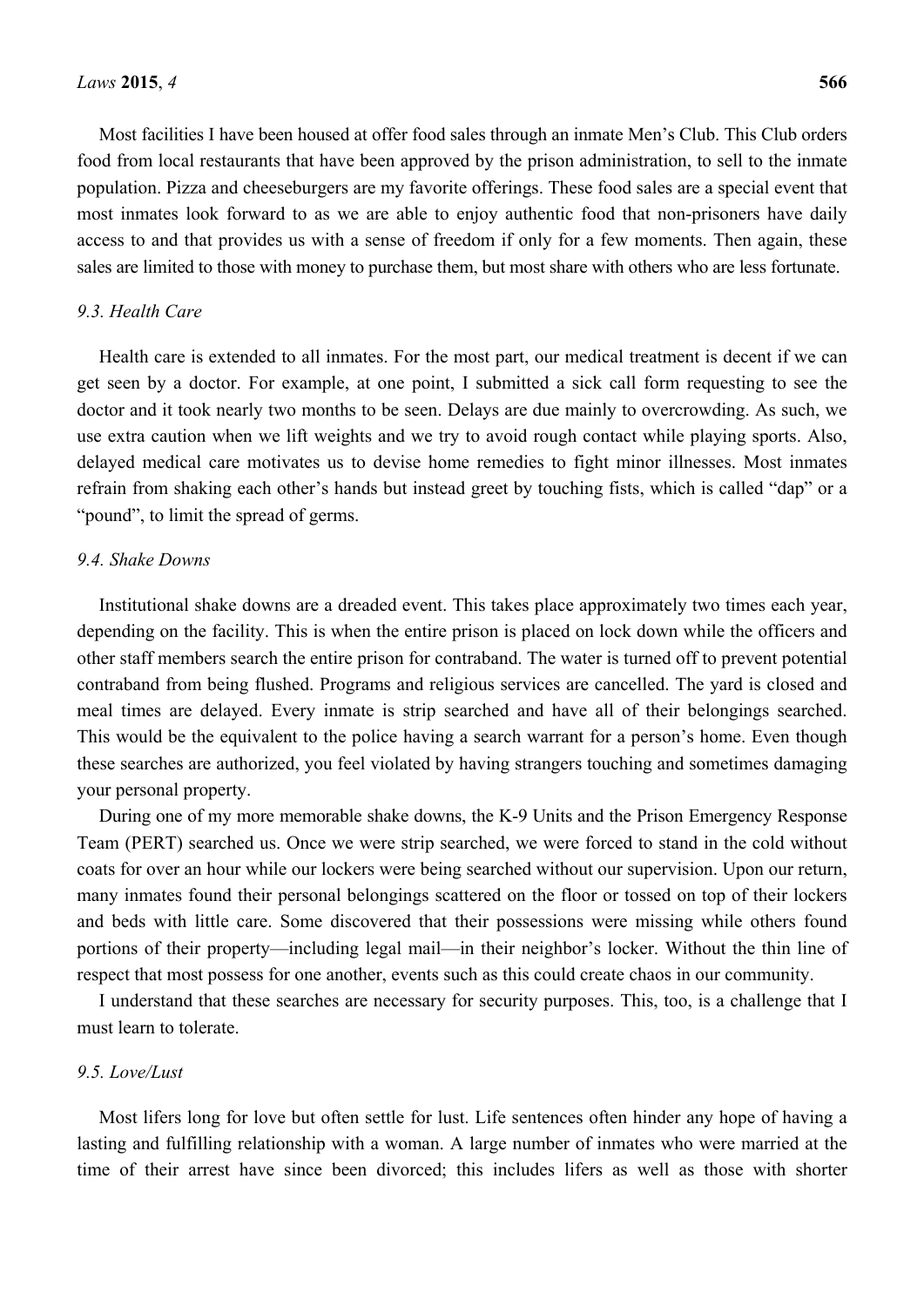sentences. Time and distance seem to have a way of severing relationships. Many lose faith in love and fall in love with lust. Lust requires no commitment, accountability, and often leaves little or no heartache.

Prison provides us with our basic needs for survival but fails to offer intimacy. Some men experiment with an alternative lifestyle with other men in an attempt to fulfill their emotional and sexual need. Intimacy is not limited to sex. Intimacy is also having a companion to trust, confide in, to maintain hope with, and someone to embrace for comfort, strength, and encouragement. Lust cannot provide this type of intimacy; it only brings temporary pleasure but leaves you empty in the end.

Sexual conversations are the leading topics of discussion on a daily basis. Of course this doesn't mean that everyone engages in these conversations but, as a whole, is the number one issue that is talked about. We, as male inmates, are detached from females for various lengths of time, but are surrounded by female overseers daily. A large number of attractive women are employed in male facilities. Many wear tight and revealing clothing that even visitors are prohibited from wearing. As a lifer, I can testify that it is difficult to resist and not settle for the temporary pleasure lust can bring.

At times flirtatious behavior sends messages of a potential relationship beyond the professional. Over the years, inmates have declared their love/lust for a particular staff member. This has resulted in segregation, being transferred, and even staff members being fired.

# *9.6. Segregation*

Segregation ("Seg") is known by a few terms: solitary confinement, the wall, the rock, the box, jail, lock up, the dungeon, isolation, and the hole. The most appropriate title during my 28 day stay would have been "the hole" because that's what it felt like; a dark and lonely hole. During my 18 years of incarceration, I have received one infraction which carried two "C" charges related to misuse of mail. My punishment was to be placed in Seg. for 30 days, 15 days per charge. This was my first and, hopefully, my last trip to "the hole".

Being in prison is difficult in itself, but being in a prison inside of a prison has additional challenges. When I was first escorted into the Segregation Unit, there are no words I possess in my vocabulary to express the shame and embarrassment I experienced. I was now in the same place where I have encouraged others not to go. My cell was cold, dark, and dirty. I relived the reality of how one bad decision could affect so many things and people.

This entire experience was foreign to me. Being locked in a cell for 23 h a day with no contact was difficult. We were given an opportunity to have recreation for 1 h, four times per week, which consisted of being handcuffed alone in a metal cage inside of the dormitory. We were fed in our cell and I would daily wrap up a portion of my food to save until later. We ate our last meal at 4 p.m. so it was a long wait until 6 am for breakfast. We were prohibited from purchasing food or beverages from the in-house canteen if we were in Seg. for disciplinary reasons. I couldn't possess a radio and was allowed a 15 min shower only three times per week. Fortunately, my first two courses from my college correspondence program arrived on my fourth day in "the hole". This gave me a sense of pride in doing something productive in spite of my circumstances.

I am blessed to have been able to receive a 1 h, no-contact/behind glass visit each week from a dear friend. Having those visits to look forward to and receiving cards and letters from those in my support circle is what helped me through the most difficult time of my incarceration. Every inmate needs to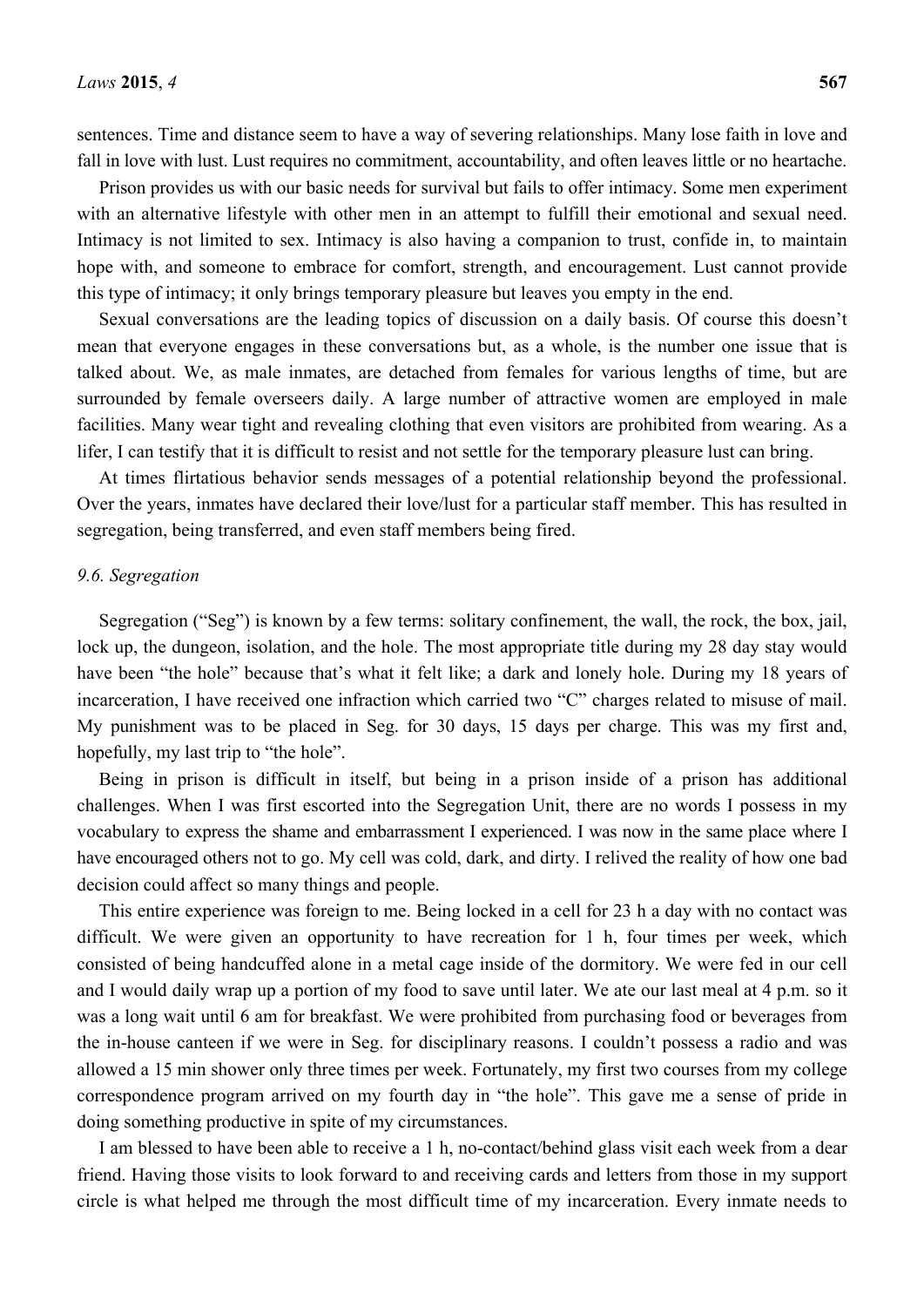have a support circle to help them through. I thank God for mine. There can be none any more precious than them. Their prayers and support kept me encouraged.

Bad decisions come with consequences and Segregation is typically used by prison staff as a punishment tool for real as well as questionable infractions. Although being in Seg. was an experience I never want to go through again, it gave me time to reflect on my life, consider my future, spend time with God, and gave me a testimony to share with others who have been in "the hole" or are on the verge of going.

## *9.7. Life's Reflections*

On my 28th day in "the hole", I was suddenly transferred to a prison 4 h away. After being housed at a single facility for 6½ years, I was in awe at the things I saw, heard, and even smelled. I was surrounded by ordinary events that I almost forgot existed. I saw cows and horses grazing in fields. I saw children exiting school buses, people shopping, pumping gas, changing tires on the side of the road, and using cell phones while driving. I could also smell wood burning in someone's chimney. That scent brought back memories of home. I also smelled a skunk that I could have done without. Witnessing these common events saddened me as I thought of all the things I forfeited and longed to experience once more.

# *9.8. Holidays*

Each year, events such as birthdays, anniversaries, and holidays come and go. Christmas takes the biggest toll on me and has the greatest effect on the inmate population.

My first few years in prison, Christmas was the time of year that I dreaded. All I could think about was what my life could have been and how being in prison affected the lives of so many. I missed the decorations, turkey, gifts, love, family gatherings, and the joy the season created.

When Christmastime approaches, there is tension in the atmosphere. Schools, programs, and religious services are cancelled for the holiday. Any interruption in the daily routines and activities, makes time drag along and allows more time to think about our families, failures, and the joys of freedom. Most begin to withdraw from others and sleep more often in order to escape the feeling of loneliness, sadness, and regret.

In an attempt to help reduce some of the stress that often comes with the Christmas holiday, I began requesting to be allowed to organize Christmas programs for the inmate population. Over the years, I have been allowed to organize concerts, talent shows, cantatas, and drama plays for Christmas as well as other times throughout the year.

My purpose was to use my talents to share the true meaning of Christmas, which is to celebrate the birth of Jesus, and to help the guys get out of their dorms to enjoy a program and take a mental vacation from prison; to create an environment where they can laugh, cry, and be free for 1 or 2 h. These programs have undoubtedly helped ease the gloom of the holiday season by providing some joy, peace, and hope to many, including myself.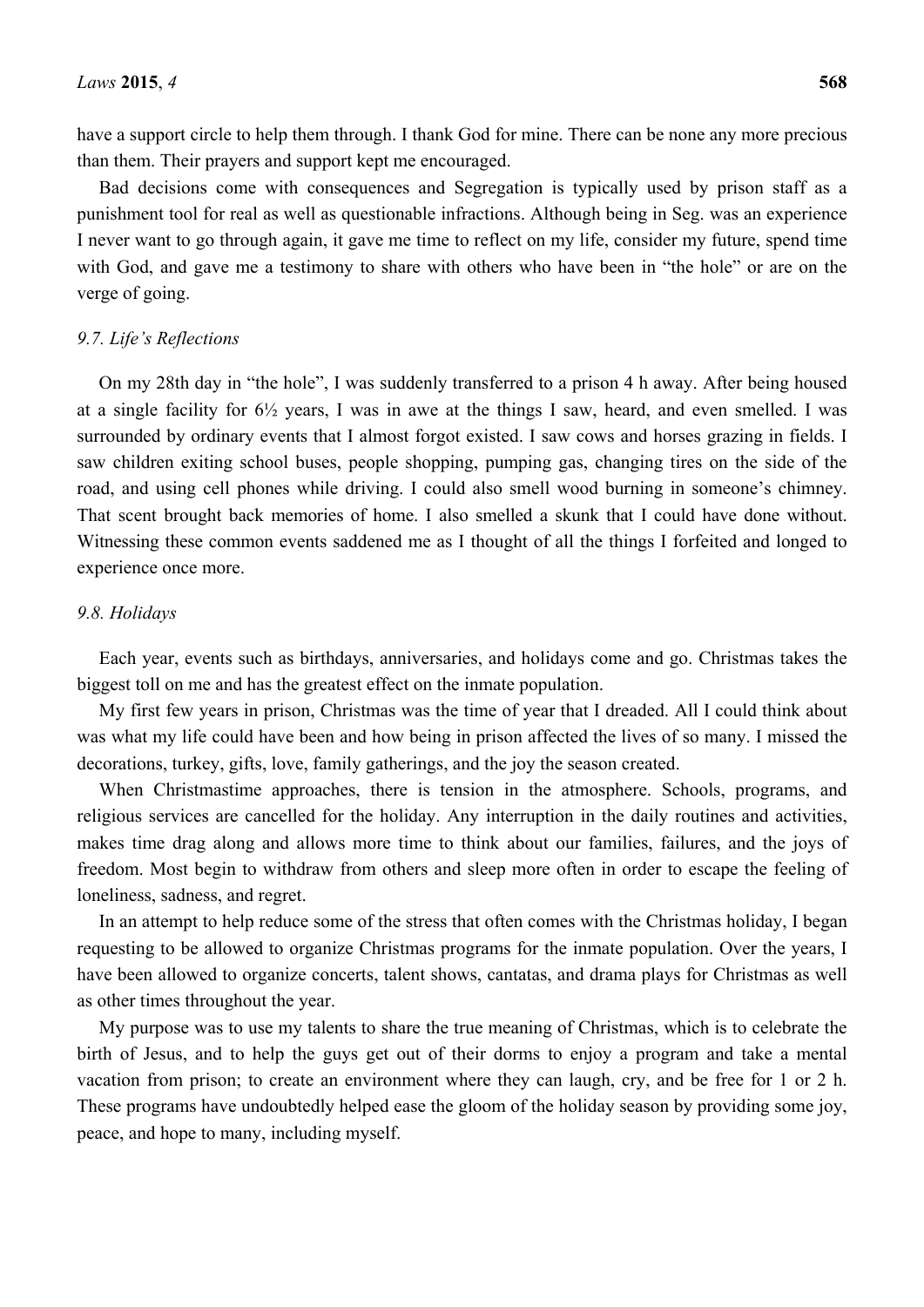# *9.9. Good/Bad Days*

One of the major challenges of living a LWOP sentence is going through the roller coaster ride of good and bad days. I am called Smiley because I usually keep a positive and upbeat attitude and I smile a lot. Smiles are contagious and I think we would agree that the prison environment could use more smiles. But because of my nickname, I am expected to smile at all times as if I don't have bad days, but I do. There are times when I want to withdraw myself from everyone, stay in bed all day and, at times, just want to scream or cry because of the pressures I face as a lifer. During these times, I spend time praying, reading a good novel, exercising, and ice cream helps at times also. Even during my down days, when I don't feel like being disturbed, I have committed to never turn anyone away who needs someone to listen to them or share advice with them. This proves to be therapeutic for us both because often the advice I share are the very words I needed to be reminded of myself. Some may ask, "On your down days, who do you turn to?" I have, at least, one insider I feel comfortable sharing with. Also, I am blessed to have a faithful and loving support circle on the outside that I can talk to and lean on.

## **10. Life Support**

As a life support system is designed to provide support in sustaining life to someone who can't survive on their own, lifers need to be hooked up to a life support of family and friends who will write, visit, and just be a supporting cast. Mother Teresa once said "Loneliness and being forgotten are the greatest poverties". Gifts of money are helpful but expressing love by letting us know we aren't forgotten about through a letter or visit is priceless.

My support circle consists of my immediate family and several dear friends whom I have met during my incarceration through church ministries, prison outreach programs, and former inmates. I gradually began to realize that even though I was sentenced, my family was doing time with me. Incarceration puts a strain on family members who attempt to maintain a relationship from a distance. Since my incarceration, my family has been scattered across the U.S. to pursue their life's goals. Because of the challenges associated with being located far from family (e.g., financial, transportation, *etc.*), I typically receive a visit from family members only two or three times each year. Collect calls are \$3.40 for a 15-min phone call. Due to the financial hardship resulting from the expense of telephone calls, corresponding through letters is our primary means of communication.

# **11. Life's Investments**

At the start of my prison sentence, my goal was to simply survive from day to day. But, as I matured and others began to believe in me and the potential they saw, I began to learn to not only survive, but to live. Even in the face of learning to adapt to life in prison, and the challenges I faced as a lifer, my rehabilitative process had begun. As I began to surround myself with others who encouraged me to further my education by taking the few classes and self-help programs that I was eligible to enroll in, I began to view myself in a new light. Doors were opening up for me. I could now recognize myself and who I once was before I rebelled. As I share my experiences with other inmates, I feel like I am helping them reach their potential also.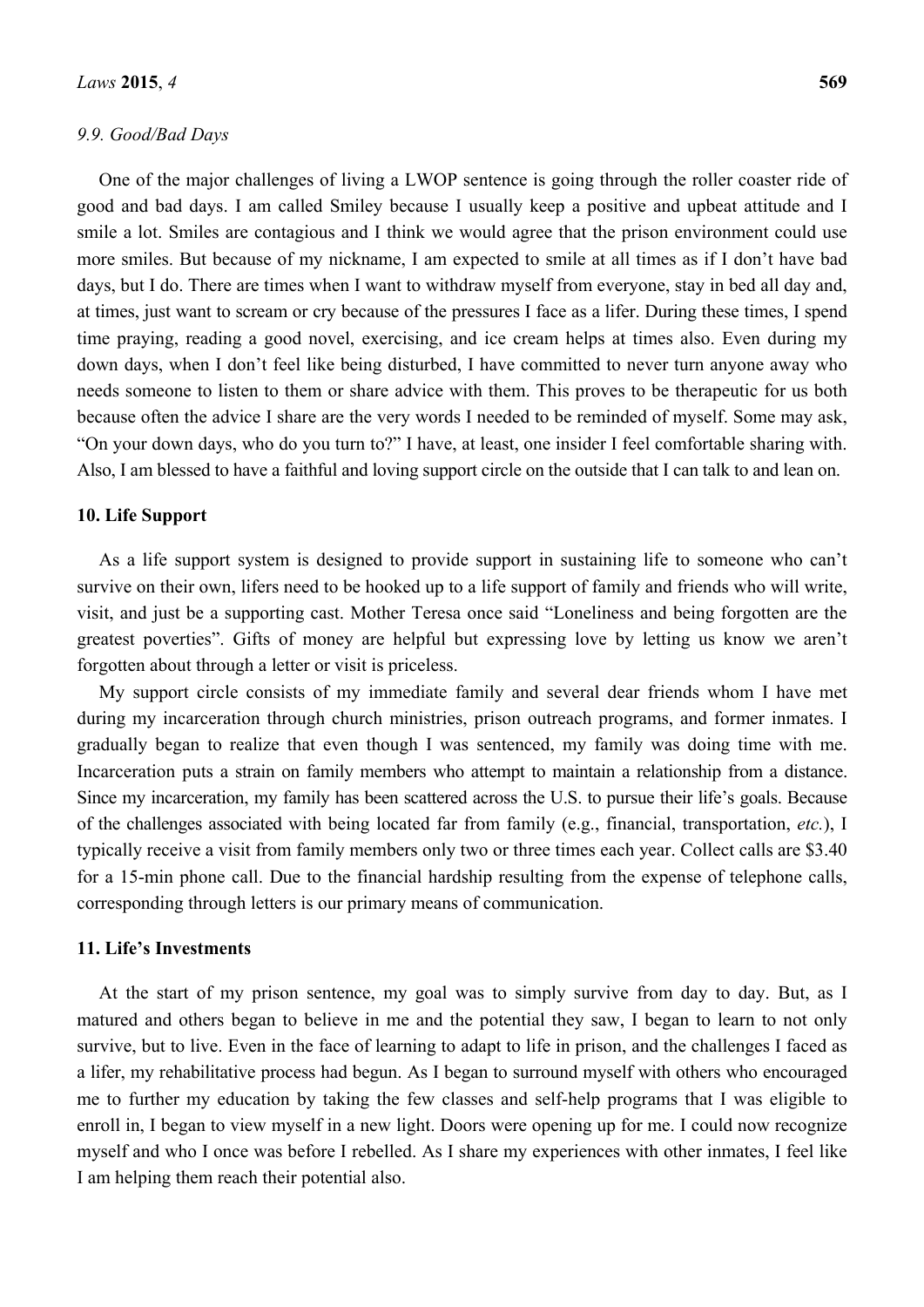My co-author will later share how lifers must work hard to rehabilitate themselves. It is a common occurrence for lifers to dream of playing a positive, redeeming role in society at some hypothetical point in the future. The need to pursue activities that fill each day gives us a sense of purpose. Other inmates have criticized me for taking classes and programs because I have a LWOP sentence. At times I would get discouraged. I've been told that I am "wasting my time". Now I boldly say, "We all have time to do and we must all choose whether to waste our time, spend our time, or invest our time. I'm investing mine." I want to prepare myself for my future even if it is a hypothetical point in the future. True, I do have a LWOP sentence, but if I am given a second chance in society, I want and need to be ready.

My faith in Jesus Christ is what sustains me and guides me to reach out to help others. I've spent a large portion of time tutoring inmates pursuing their GED and various other programs. I have worked with several people to help them learn to read as well as assisting others write letters to their families. Because I find pleasure in seeing families maintain their bond(s), I try to offer my support and assistance in helping inmates restore broken relationships with parents, their children, or others. I often counsel married inmates encouraging them to fight for their marriage and advise the unwed to ask God to place the right woman in their path, and begin with a genuine friendship. The majority have shared that they are looking for a good woman. I urge them to first learn to be a good man so they will know how to treat and keep the good woman they are introduced to.

Over the years I have gradually become respected by staff members and inmates alike. Often I have been delegated as a peacemaker and motivator in various situations and settings by both staff and inmates. The most difficult of all is reaching out when someone has a death in the family. Rarely having any words to say, I can only hope that my presence will be enough by just sitting with them. Encouraging others, being a listener, motivator, and a friend comes natural to me because it is what I needed to help refocus my life.

One of my ministries is playing sports (*i.e.*, table tennis (Ping-Pong) and basketball) for church services. I play 1-on-1 and if my opponent loses, they are required to attend a church service of my choice. If I lose, which I seldom do, I buy them some type of snack or drink. My purpose wasn't entirely for an immediate conversion, but to simply get those who are lonely, bitter, angry, and concerned about their life to a place where they would be welcomed with open arms and reminded that they are loved.

The programs I have participated in and created over the years have all had the purpose to help others prepare for their release or strengthen them during their stay. My goal has been to help them believe in themselves by increasing their self-esteem and encouraging them instead of tearing them down through condemnation. As society throws us away, I continue to share my opinion that junk yards are full of valuable items that only need to be restored and polished. Isn't this what rehabilitation is about? Rehabilitation means to restore or bring to a condition of useful and constructive activity; to reestablish the good name of. How can a lifer be restored and made useful when we are continually denied access to rehabilitative tools offered by the Departments of Correction throughout the nation and, in my case, the North Carolina Department of Public Safety (NCDPS) that oversees adult and juvenile prisons as well as community-based supervision?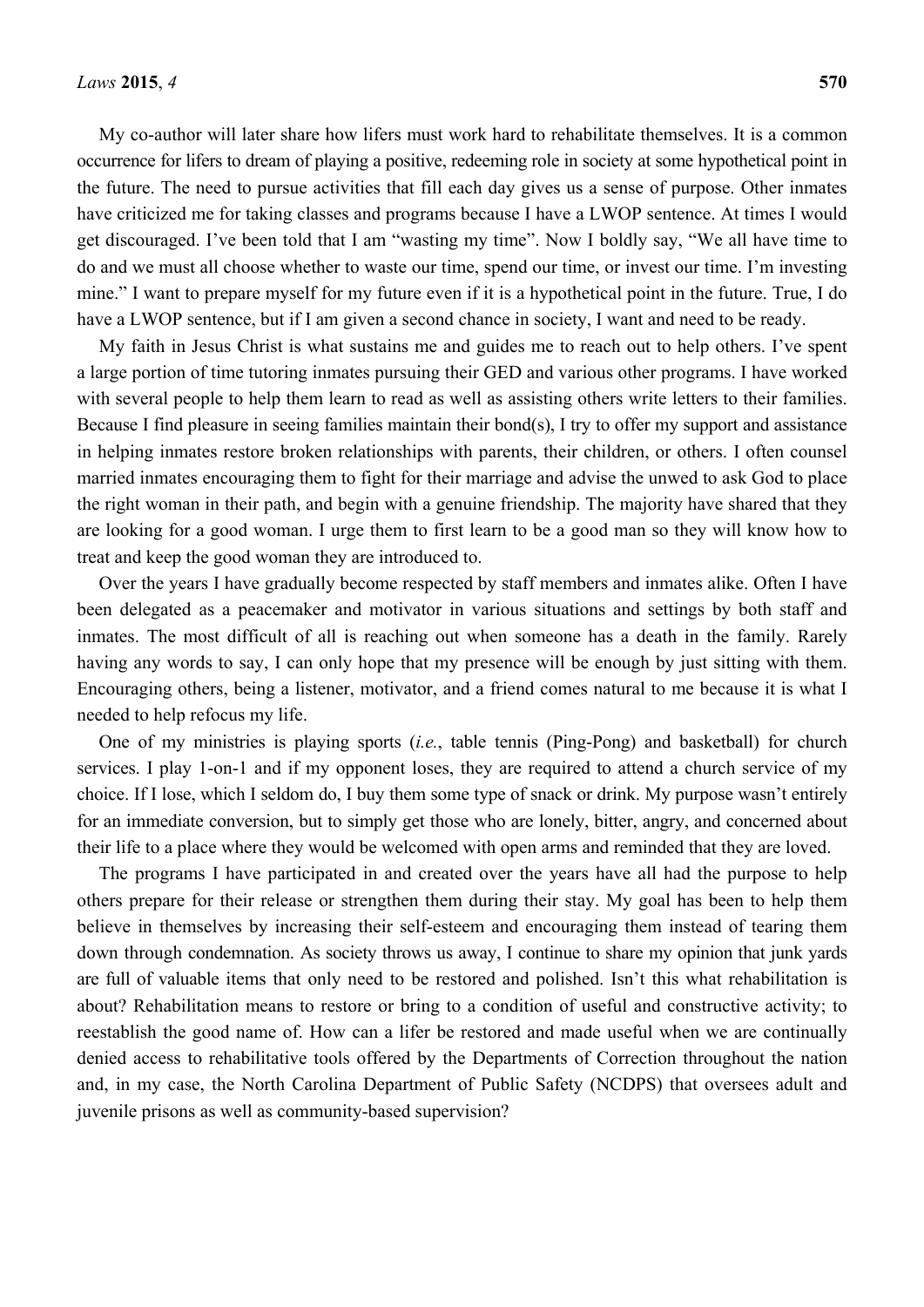# **12. Life's Limits**

As noted earlier, most prisons have special restrictions related to "lifers". We are denied access to various programs which are reserved for those who will someday be released. On the basis of my sentence alone, I have been denied certain jobs, schools, and self-help programs. I was told they were reserved for those with lesser sentences in preparation for their return to society. I applaud the efforts to provide opportunities which will, hopefully, equip inmates with trades and skills to use once released. But it is also important that inmates with LWOP sentences not be cast off or denied opportunities for self-improvement as there are many who desire to further their education and participate in self-help programs offered to those with shorter sentences.

Over the years, my observation has been that many inmates who are close to being released are usually the ones who are uninterested in taking the programs and classes offered. Several drop out while others merely show up to receive gain time or meet a requirement for honor grade (minimum security). At times when students drop from classes, staff members will force inmates to enroll or select inmates who have already completed the class in order to fill their attendance quota. I am willing to participate with nothing to gain apart from being educated, but I am rejected because I am a lifer. How else will a lifer ever be able to "reestablish the good name" of who they could become instead of continually being labeled by our crime when we aren't permitted to participate in these classes and self-help programs?

While in jail awaiting trial, I received my GED. In the first few years of my incarceration, I received three Associate degrees with high honors through a community college. My mother was so proud of me. Above all, I wanted her to know that she didn't fail as a mother and that the seeds she planted finally produced fruit. Since that time, funding has been cut for many prison-related programs and the Federal government terminated financial aid for inmate schooling. But I am happy to say that, in spite of the obstacles, I recently received my Bachelor's degree in Business Management through correspondence classes. This achievement was possible because of my support circle. They continue to believe in me, my abilities, and dreams. Without them, I wouldn't be able to continue my education. But lifers are generally limited in our pursuits by the NCDPS.

#### **13. Conclusions...Or Perhaps a New Beginning**

If I was asked "How can you maintain hope or feel deserving of possibly receiving a parole eligibility date when your actions caused such damage in the lives of others?" My response would be: I am no longer the same 16 year old boy who made a terrible choice that forever changed the lives of innocent people. It has been proven that a juvenile's brain is not yet fully developed and we have the capacity to mature and develop as we get older. It is possible for a juvenile to be reformed over time. A 40 year old man is not the same person he was at 16. A person who is violent as a child is not necessarily violent years later. Yet, offenders continue to wear the label of their crime regardless of the progress they make toward becoming responsible and caring human beings who strive for self-improvement while continuing to help others. While the crime act itself cannot be changed, many offenders are capable of change for the better. I believe that periodic reviews throughout a juvenile lifer's imprisonment will show that as a juvenile lifer's brain develops, they will develop as well and this will be reflected in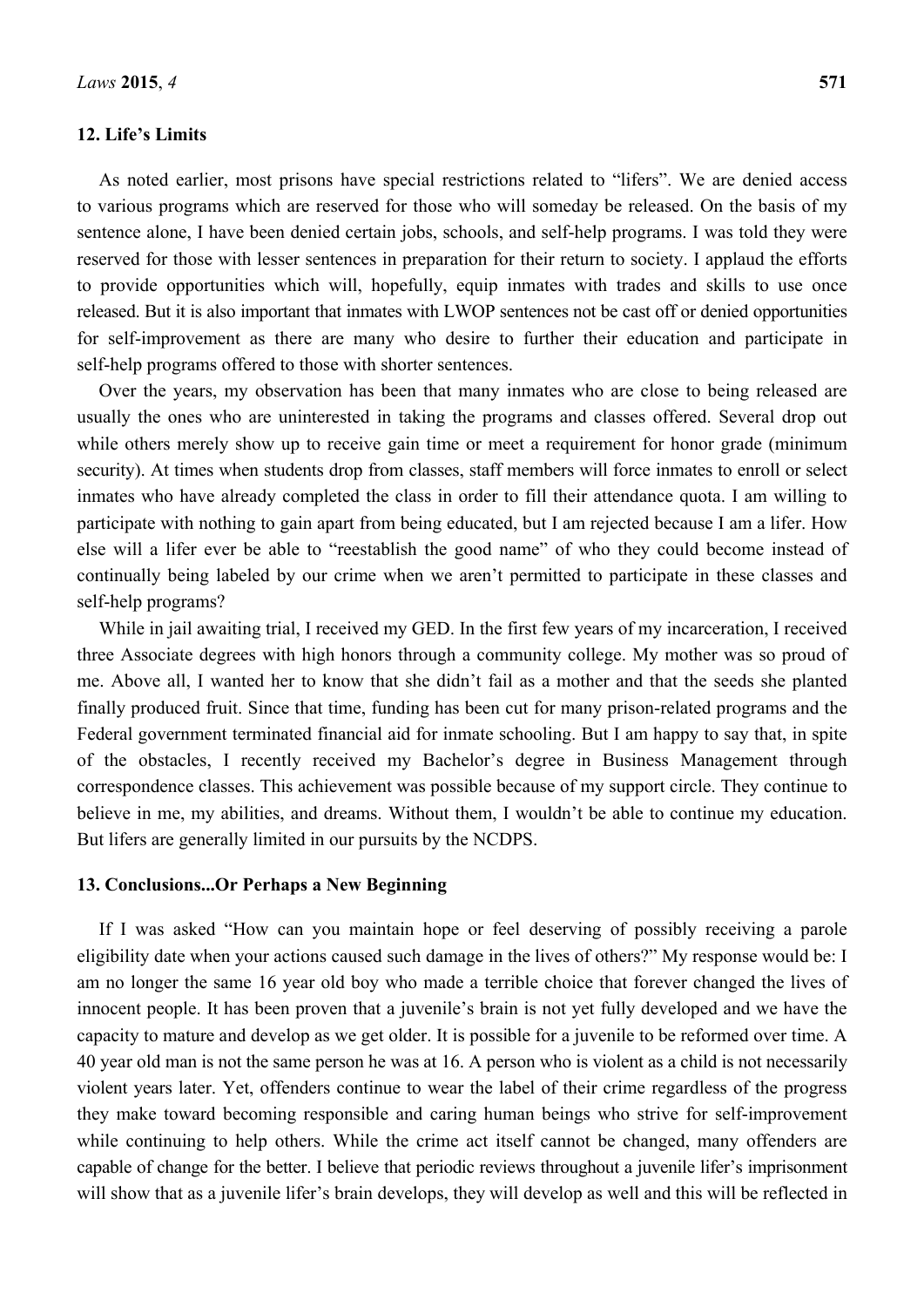their programming efforts, institutional disciplinary record, mental health status, and any other indicators of responsible and mature conduct. The hope that I possess makes it possible for me to pass that hope onto others through my efforts to make a positive change in the world through the lives of others. If I were to receive a second chance in society at some point in my life, it would be one of my goals to reach out to wayward teens that are on the verge of entering the criminal justice system and share my personal experiences with them. If my testimony would deter even one child from going to jail or prison, it would be worth it.

Someone once asked me, "Do you regret coming to prison?" Without coming to a place like this I wouldn't be who I am today. I am confident I wouldn't have matured as I have. I wouldn't have the relationship that I now have with my family. I wouldn't have furthered my education or discovered my talents. Even more, I wouldn't have come to a point in my life when I realized my need for God and His love. So, "no", I don't regret coming to prison, but I regret having a LWOP sentence and, even more, I regret the pain and heartache I caused my victim's family and their community. The current suffering that I may face as a lifer is insignificant in comparison to the suffering experienced by my victim and his family. My actions 19 years ago continue to cause hurt and pain in the lives of the victim's family and for those who knew him. I completely understand why victims and their families would feel betrayed and angry if the prisoner who hurt them or their family—and received a LWOP sentence—was to be considered for release years after sentencing. They have every right to feel that way.

The one thing that rehabilitation is powerless to do is change the effects of my actions on others. I realize that there is nothing that I could ever do or say that would repair the damage that I have caused. Due to potential legal considerations, I am not able to convey to my victim's family how sorry I am and to ask for their forgiveness. But I remain hopeful for a chance to be able to share my heart with them someday so that they know the sincerity of my apology and allow the healing process to begin.

If I were asked "What makes you so sure that lifers are capable of redemption?" I would invite them to take a close look at my life. I believe that I am proof that a lifer has the potential to be reformed. How else can it be explained how a 16 year old boy that was sentenced to slowly die in prison, could find reasons to live and mature into a sane and responsible human being? After spending over half of my life in prison surrounded by inmates filled with rage, hate, racism, lewd lifestyles, and motivated by dishonest gain, the fact that I have been able to maintain my integrity, dignity, and a positive outlook on life is nothing short of rehabilitation in live form.

The hope of going back to court is bittersweet. It has been something to look forward to and hope for yet I am also terrified. Depending on the upcoming Supreme Court decision (*Montgomery v. Louisiana*), I may remain incarcerated indefinitely or face the challenges associated with reentry. Both possibilities are daunting but I remain hopeful that the Supreme Court Justices will rule in our favor by clarifying that *Miller v. Alabama* (2012)—the U.S. Supreme Court ruling that determined sentencing a juvenile to a mandatory LWOP sentence is unconstitutional—should be applied retroactively. If this happens, all juvenile lifers will have the hope of receiving a parole eligibility date and possibly being released at some point in the future. So, my daily routine includes ways to prepare myself in the event of a favorable ruling. I want to be an example that change is possible and, if given the opportunity, that I can be a trusted contributor to society instead of a threat.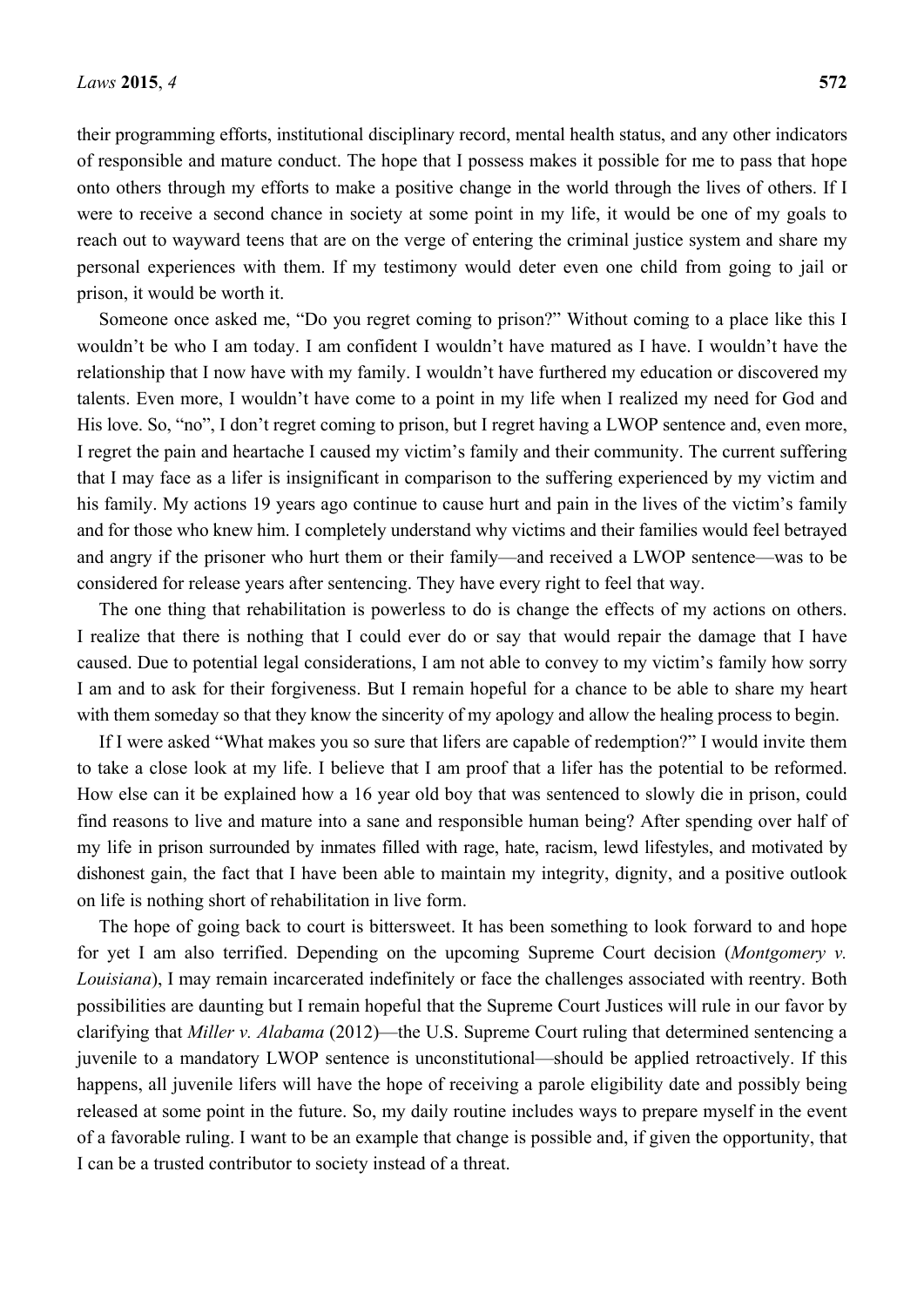## **14. What We Know about Long-Term Imprisonment**

"Doing time" is difficult for any prisoner. Prisons are tense, cheerless, and often degrading places in which all inmates struggle to maintain their equilibrium despite violence, exploitation, lack of privacy, stringent limitations on family and community contacts, and a paucity of opportunities for meaningful education, work, or other productive activities. But, Anthony's story illustrates that "doing time" is particularly challenging for those who come to prison as adolescents or very young adults.

As a general matter, lifers come to see prison as their home and try to make the most of the limited resources available in prison; they establish daily routines that allow them to find meaning and purpose in their prison lives, lives that might otherwise seem empty and hopeless. In or out of prison, one way to ease the stress of daily life is discovering fresh ways to break up the monotony of routine. Life in a correctional facility is not all rank and file, mess halls and working out, though alternative ways to spend time are few and far between. Prisoners adopt individual methods of coping with and adjusting to the pressures of life in confinement while balancing the risks associated with quietly standing out [8–10]. Here, a long-term prisoner who aspires to accomplish goals during incarceration may be viewed as offensive to the administration because such a prisoner is not truly a prisoner because his or her mind is free. The administration demands that prisoners limit themselves to their functions as prisoners; doing time without attracting attention or disrupting the system. It is an environment where such seemingly effortless activities as holding onto one's identity and sanity take on a significance of paramount importance. The resilience shown by lifers should not be construed as an argument for more or longer prison sentences or for more punitive regimes of confinement, but rather is a reminder that human beings can find meaning in adversity. Prisons are meant to be settings of adversity but should strive to accommodate the human needs of their inhabitants and to promote constructive changes in behavior. Serving a prison sentence, of any duration, is a life experience that cannot be compared with many outside the prison walls. Prison has its own culture, characterized by heightened alertness to attack and aggression, and a hardening of emotion in order to adapt. But, as noted by scholars, correctional authorities, researchers, and prisoners, the use of long-term incarceration as a response to crime has significant effects on prisoners serving long-term sentences and the strategies used by long-term inmates to adjust to confinement. The effects of long-term imprisonment have been well documented [11–18]. Much of the research has focused on psychological changes that occur during imprisonment and the detrimental effects of long-term imprisonment.

As noted by a few prisoner-scholars who have written about their imprisonment experiences [19–22] the psychological effects of coping with long-term imprisonment is a day-to-day existence: some days are better than others; none are great. The phenomenon of "prisonization"—or adaptation to prison through identification with the role of being a criminal among criminals—has been described and characterized by many authors [23–25]. Although controversy exists regarding the time course of this process and its continuing impact after release [26], observers generally agree that the prison environment induces a highly challenging lifestyle that requires the individual to adapt to a culture that is unlike any other environment in the world outside. We do not take issue with this last point though some prisoners express the intention to benefit from imprisonment, using their time to plan a better future. For some, the structured living conditions in prison may be experienced as a form of material and affective care that they are otherwise unable to obtain in society [27]. In either case, understanding how these experiences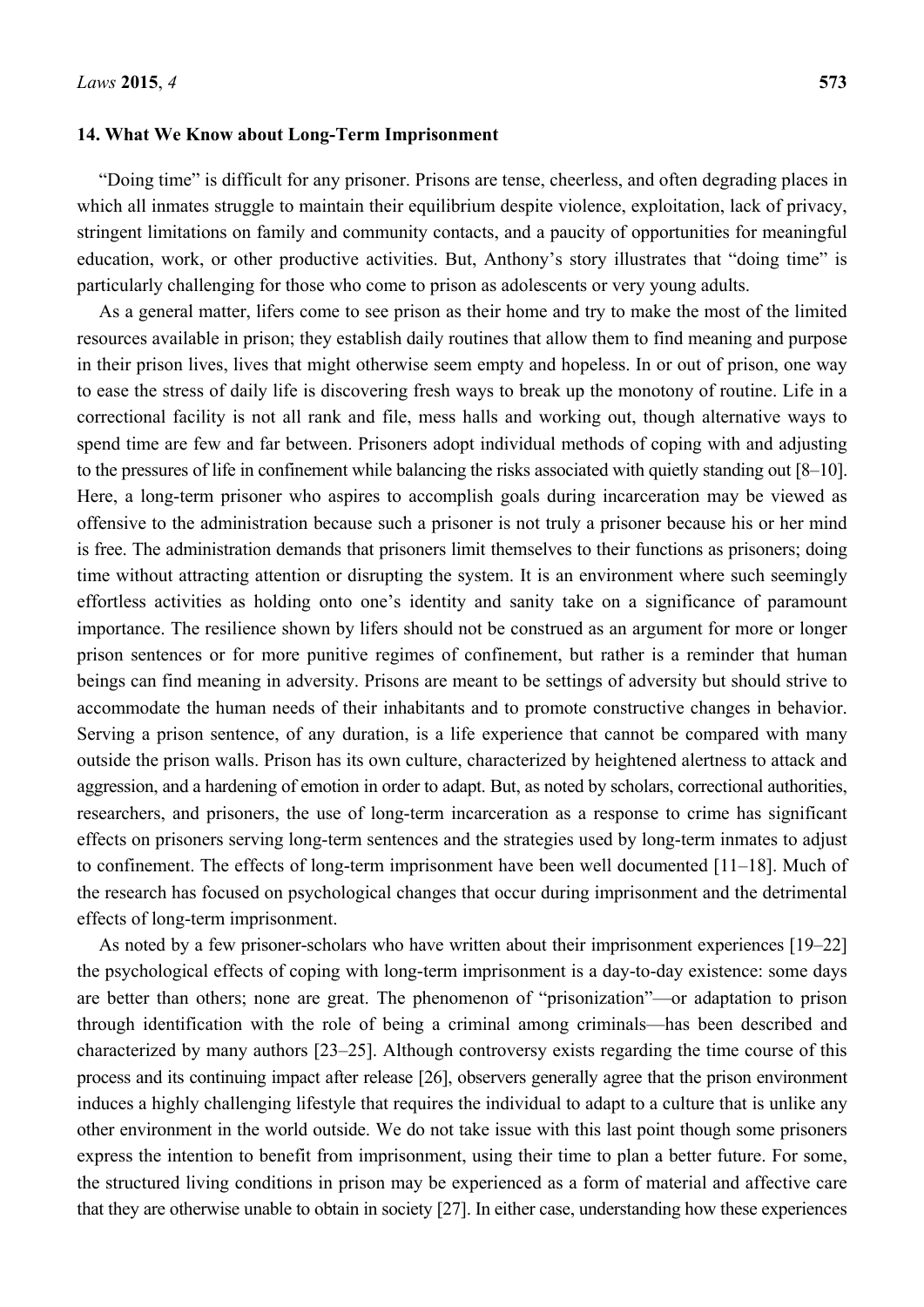alter the inmates' view of themselves is critical for the development of programs designed to meet the needs of life sentence prisoners within the U.S. corrections enterprise as well as interventions to promote successful re-entry [28,29].

While it may be tempting to dismiss the harsh prison environment of the past as archaic and no longer in existence in the modern day, many of the attitudes and practices of over 200 years ago still exist and inmates remain a disadvantaged group socially, legally, and politically. The sentence of banishment is no longer codified in the criminal law, but it is still, in effect, practiced when offenders are sentenced to terms in isolated institutions, often great distances from their families, friends and homes.

# **15. Doing "Life" Time**

Prisons have real consequences for the people who enter them. When prison environments lack effective programming and treatment, allow for the persistence of dangerous and deprived conditions of confinement, and continue to use forceful and/or potentially damaging techniques of institutional controls, the people who reside in those environments are impacted by the harmful and destructive effects or consequences of such exposure. For short and long-term prisoners, the incarceration experience takes a unique toll. But, for "lifers", the ability to manage the negative impact of such exposure takes on added significance. The added hardships inherent in a life sentence may take time to fully register in the person's mind. When the reality of the sentence kicks in—that they have been banished from the outside society forever—they are left to wrestle with the anger and emotional turmoil of coming to grips with that fact. Moreover, because most prisons have special restrictions related to "lifers", many are denied educational, vocational, and other programs to develop their minds and skills because access to those programs is typically restricted to prisoners who will someday be released, and for whom rehabilitation therefore remains a goal.

For prisoners who are facing long sentences, especially those serving LWOP, there is a silent death occurring around them and within them that very few people talk about [9]. There is an isolation and helpless feeling that all prisoners have to deal with. Loneliness is a prominent fixture in a long-termer's life. It can lead to mental depression that is marked by sadness, inactivity, difficulty in thinking and concentration, to a significant increase or decrease in appetite and time spent sleeping, to feelings of dejection and hopelessness, and sometimes to suicidal tendencies. Another prominent feature of prison life is tension, which is so rife that it is worn like an extra layer of skin. Anger is yet another feature: an unpaid debt, a slight—real or imagined—a look, an unguarded word and it flares-up like a volcanic eruption. A person could well take a life or lose his/her own, or wear some hideous, disfiguring scar because of it. Those serving LWOP sentences may also be confused on how to make amends and reconcile to a world that believes them to be monstrous regardless of their accomplishments in prison and the sentences they have served or are serving. Rarely are these feelings shown in their fullness because they are internalized behind hardened prison masks. How does one grapple with a predicament like that and still feel optimistic? For many, they try not to think about it or feel it. As one long-term prisoner shared, "I can only keep it moving" ([30], p. 1).

Prisoners sentenced to lifetime incarceration present unique challenges. They often lose contact with family and friends, are subject to sexual brutality, must learn to navigate an underground economy, are subject to racial divisions, and lose hope [31,32]. But, perhaps a prisoner's greatest challenge lies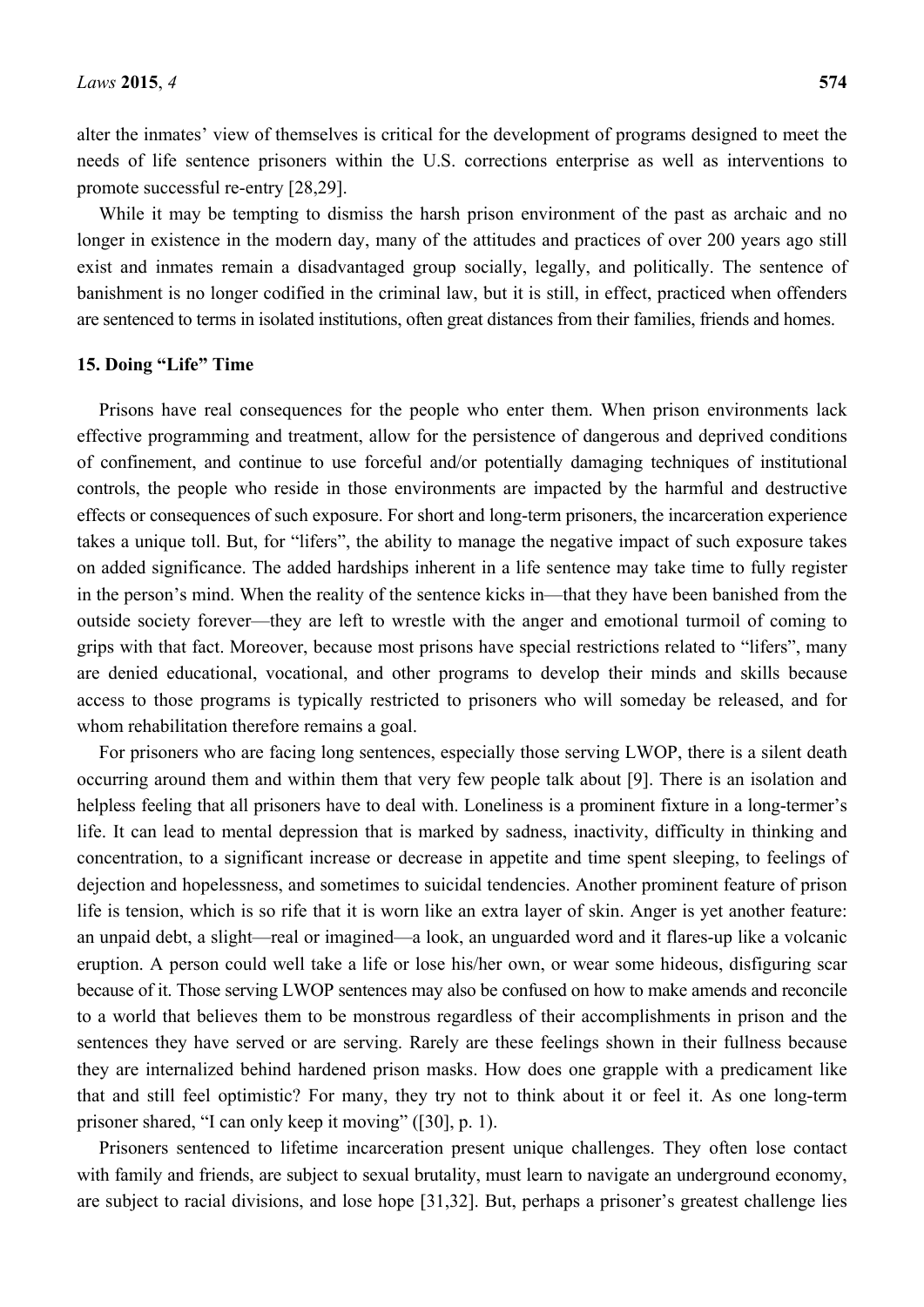in their ability to change others' perceptions of them while incarcerated. Society's understanding of comfort, no matter how uninformed or naive, is only getting more insistent on viewing prisons as a place to efficiently house people we're equally afraid to identify with and exist among. Therefore, those we deem morally corrupt are locked up and fenced in; stuck in a place where no matter whether they strive for dignity, education, or an opportunity to return to a lawful lifestyle, it will always be easier to group them as a threat to people more deserving of the freedoms that come with time and space. The truth of the matter, however, is that individuals serving a life sentence are some of the most well-adjusted individuals in prison [8], tend to be the least disruptive group to correctional authorities, and are generally more likely to desist from future criminality due to "the duration of their imprisonment, the maturity they are likely to gain in prison, and their age upon reentry into the community" ([7], p. 28).

#### **16. Closing Thoughts**

The paradigm of prison as a place for rehabilitation lost public support and political currency decades ago in the United States. Most prisons pay nominal attention, at best, to improving inmates' skills and lives, regardless of their sentences. Concern about promoting successful re-entry is gaining recognition as an effective means of preventing recidivism but has yet to make a meaningful impact on the nature of most prison programs.

Prospects for rehabilitation are even worse for individuals serving LWOP. The sentence itself contains an unmistakable message that is never lost on offenders serving it. By sentencing offenders to LWOP, society tells them unequivocally that their lives are worthless, they are beyond repair or redemption, and any effort they may make to improve themselves is essentially futile.

Not only is the message of the LWOP sentence resoundingly clear to offenders, it offers correctional authorities a means to allocate the increasingly scarce rehabilitative resources at their disposal. U.S. society has instructed its correctional systems to invest in those who may rejoin society someday, and to disengage from those who never will. There is also inherent cruelty in denying prisoners any possibility of rehabilitation or reform. Nevertheless, there are many offenders serving LWOP who contend with the daily struggle to withstand the negative forces of prison life—drugs, gangs, violence—and work hard to rehabilitate themselves. One common sign of this drive towards rehabilitation is their unwavering desire to learn new things, however basic. Other offenders serving LWOP dream of playing a positive, redeeming role in society at some hypothetical point in the future. In both of these instances, the need for and pursuit of activities that fill each day facilitates survival in an otherwise depressing situation.

#### **17. Where to Now?**

A crime prevention policy which accepts keeping a prisoner for life even if (s)he is no longer a danger to society is incompatible with modern principles on the importance of treatment of prisoners during their sentence as well as with the idea of the reintegration of offenders into society. We are a nation that embraces change in various domains of social life. Yet, legislative policies effecting definitions of crime and dictating punishments for particular law violations continue to err on the side of punitive responses to such conduct.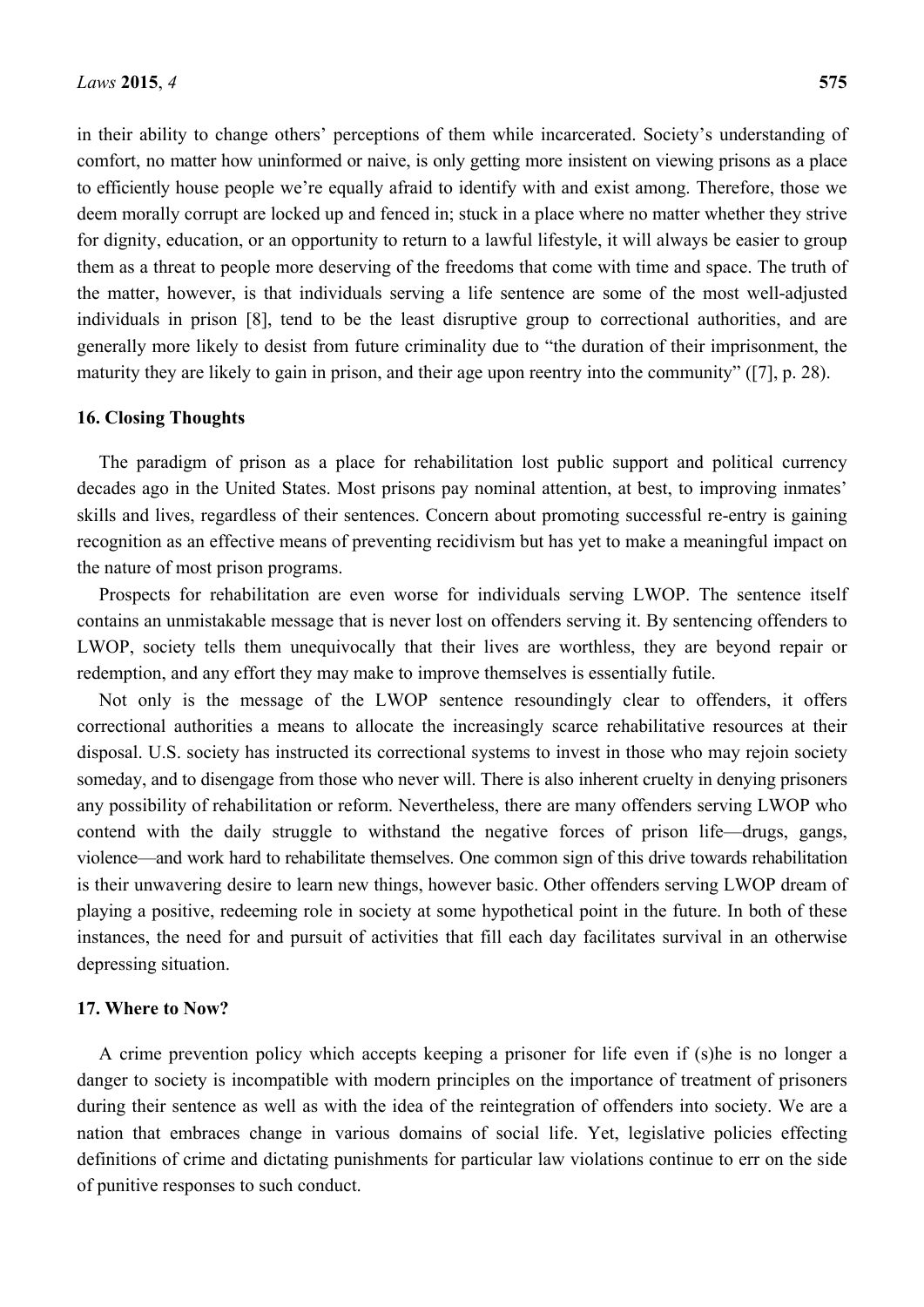On average, men and women serving LWOP in the state and federal systems constitute 2.5 percent of the prison population. Moreover, every life sentence carries a price tag to taxpayers of \$1 million [7]. Controlling for exceptional cases, we must reconsider how we wish to spend our limited national budget. Moreover, as noted by the Sentencing Project [33], imposing a sentence of LWOP makes an assumption that an offender will never be considered for release, no matter how old or changed in behavior. Experience suggests that many persons sentenced to LWOP, in fact, change substantially while in prison, both expressing genuine remorse for their actions and engaging in programming and changed attitudes. Thus, while the people serving LWOP sentences have presumably committed serious offenses, the imposition of a LWOP sentence does not take into account the variations that exist among those convicted of such conduct with respect to redemption for one's deeds. Because "LWOP sentences are costly, shortsighted, and ignore the potential for transformative personal growth" ([7], p. 30), we agree with the suggestions for change put forth by the Sentencing Project: (1) eliminate sentences of LWOP in all but exceptional cases; (2) eliminate juvenile LWOP; (3) prepare persons sentenced to life for release from prison; and (4) restore the role of parole [33].

There are great consequences of imposing LWOP sentences and caution should be used when deciding to impose this sentence. The growth in the use of LWOP sentences is linked to policy changes, not increases in crime rates. There are serious questions about the fairness and reliability of the judicial process that leads to the imposition of LWOP sentences. As a result, lifers include those for whom the length of sentence is either unjust or inappropriate. LWOP sentences, in many cases, represent a misuse of limited correctional resources. The facts are that we have provided our judges with limited discretion and inadequate sentencing options for them to effectively deal with cases. At the same time, we have a clemency process that has been neutered by a politically-inspired referendum. We can't complain about the cost of corrections as long as we abide by policies such as these. The time for change is now.

# **Acknowledgments**

The authors wish to thank the reviewers of this work for their helpful comments.

## **Author Contributions**

The co-authors contributed equally to the research and writing of this article.

## **Conflicts of Interest**

The authors declare no conflict of interest.

# **References**

- 1. International Centre for Prison Studies. "World Prison Population List." 2013. Available online: http://www.prisonstudies.org/sites/default/files/resources/downloads/wppl\_10.pdf (accessed on 24 August 2015).
- 2. Pew. "Pew Report Finds More Than One in 100 Adults Are Behind Bars." 2008. Available online: http://www.pewcenteronthestates.org/news\_room\_detail.aspx?id=35912 (accessed on 24 August 2015).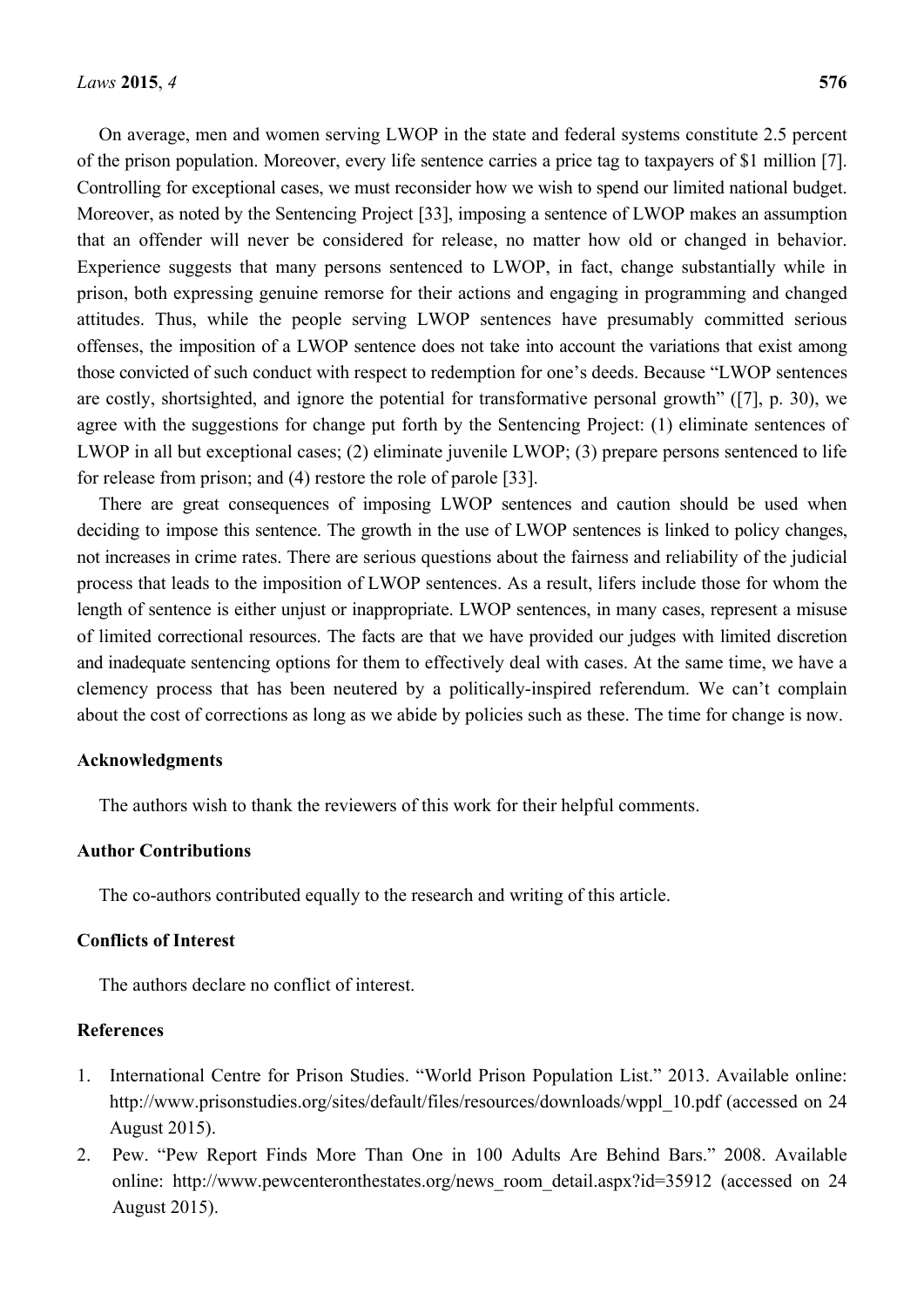- 3. Western, Bruce. *Punishment and Inequality*. New York: Russell Sage Foundation, 2006.
- 4. Sentencing Project. "Report of the Sentencing Project to the United Nations Human Rights Committee." August 2013. Available online: http://sentencingproject.org/doc/publications/rd\_ ICCPR%20Race%20and%20Justice%20Shadow%20Report.pdf (accessed on 24 August 2015).
- 5. United States Department of Justice. "Federal Bureau of Investigation's Crime in the United States 2014—Preliminary Semiannual Uniform Crime Report." January–June 2014. Available online: http://www.fbi.gov/about-us/cjis/ucr/crime-in-the-u.s/2014/preliminary-semiannual-uniformcrime-report-january-june-2014 (accessed on 24 August 2015).
- 6. Nellis, Ashley, and Jean Chung. "Life goes on: The historic rise in life sentences in America." *Sentencing Project*, 2013. Available online: http://sentencingproject.org/doc/publications/ inc\_Life%20Goes%20On%202013.pdf (accessed on 24 August 2015).
- 7. Nellis, Ashley. "Throwing away the key: The expansion of life without parole sentences in the United States." *Federal Sentencing* 23 (2010): 27–32.
- 8. Johnson, Robert, and Ania Dobrzanska. "Mature coping among life-sentenced inmates: An exploratory study of adjustment dynamics." *Corrections Compendium* 30 (2005): 8–9, 36–38.
- 9. Johnson, Robert, and Sandra McGunigall-Smith. "Life without parole, America's other death penalty: Notes on life under sentence of death by incarceration." *The Prison Journal* 88 (2008): 328–46.
- 10. Leigey, Margaret E., and Michael A. Ryder. "The pains of permanent imprisonment: Examining perceptions of confinement among older life without parole inmates." *Offender Therapy and Comparative Criminology* 59 (2015): 726–42.
- 11. Sykes, Gresham M. *The Society of Captives: A Study of Maximum Security Prison*. Princeton: Princeton University Press, 1958.
- 12. Cohen, Stanley, and Laurie Taylor. *Psychological Survival: The Experience of Long-Term Imprisonment*. Middlesex: Penguin Books, 1972.
- 13. Sapsford, Roger J. "Life-sentence prisoners: Psychological changes during sentence." *British Journal of Criminology* 18 (1978): 128–45.
- 14. Richards, Barry. "The experience of long-term imprisonment: An exploratory investigation." *British Journal of Criminology* 18 (1978): 162–69.
- 15. Zamble, Edward, and Frank Porporino. "Coping, imprisonment, and rehabilitation: Some data and their implications." *Criminal Justice and Behavior* 17 (1990): 53–70.
- 16. Flanagan, Timothy J. *Long-Term Imprisonment: Policy, Science, and Correctional Practice*. Thousand Oaks: Sage Publications, 1995.
- 17. Roscher, Sherri L. "The Development of Coping Strategies in Female Inmates with Life Sentences." Ph.D. Thesis, Wright State University, Dayton, OH, USA, 2005.
- 18. Liebling, Alison, and Shaadd Maruna. *The Effects of Imprisonment*. Cullompton: Willan Publishing, 2005.
- 19. Santos, Michael G. *Earning Freedom: Conquering a 45 Year Prison Term*. Petaluma: APS Publishing, 2013.
- 20. Santos, Michael G. *Inside: Life Behind Bars in America*. New York: St. Martin's Press, 2007.
- 21. Echols, Damien. *Life after Death*. New York: Penguin Publishers, 2012.
- 22. George, Erin. *A Woman Doing Life: Notes from a Prison for Women*. Oxford: Oxford University Press, 2010.